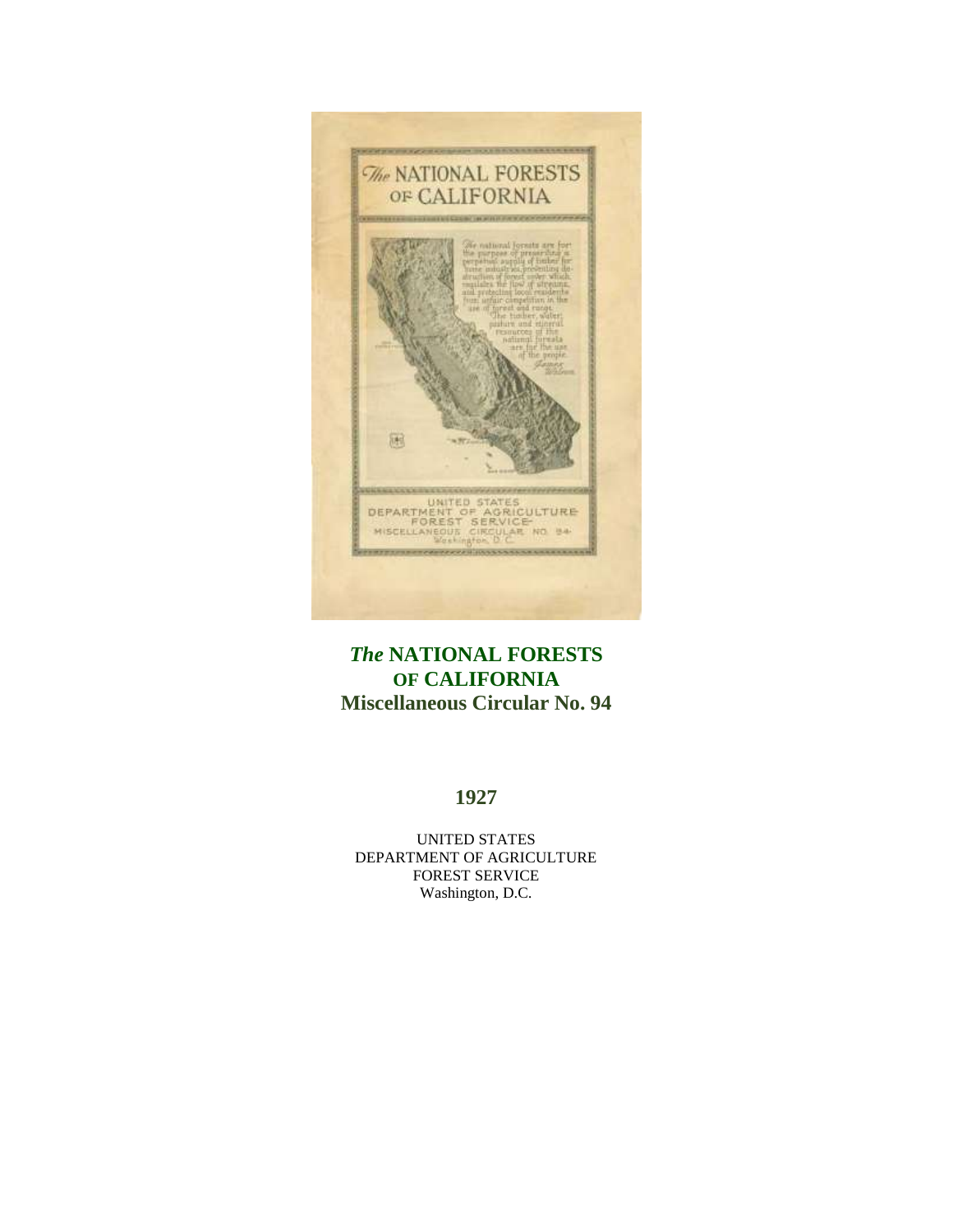# **TABLE OF CONTENTS**

Forests and public opinion

Spanish California knew little of the forests

Development of conservation

National forest resources

Timber Water Forage Recreation Wild life

Administration of national forests

National forest receipts

Roads and trails

Forest fires

Appendix

List of national forests with headquarters and net area National forests, parks, and monuments State parks Forest statistics, State of California Estimated stand of Government timber in national forests of California Timber cut in California, 1924 Production of lumber in California, 1923 and 1924 Consumption of lumber in California, 1920, 1922, 1923, and 1924 Grazing, national forests of California Hydroelectric power from streams in California Irrigated lands, State of California Farming, State of California Fire record, State of California Fire record, national forests of California Trees of California

Six rules for preventing fire in the forests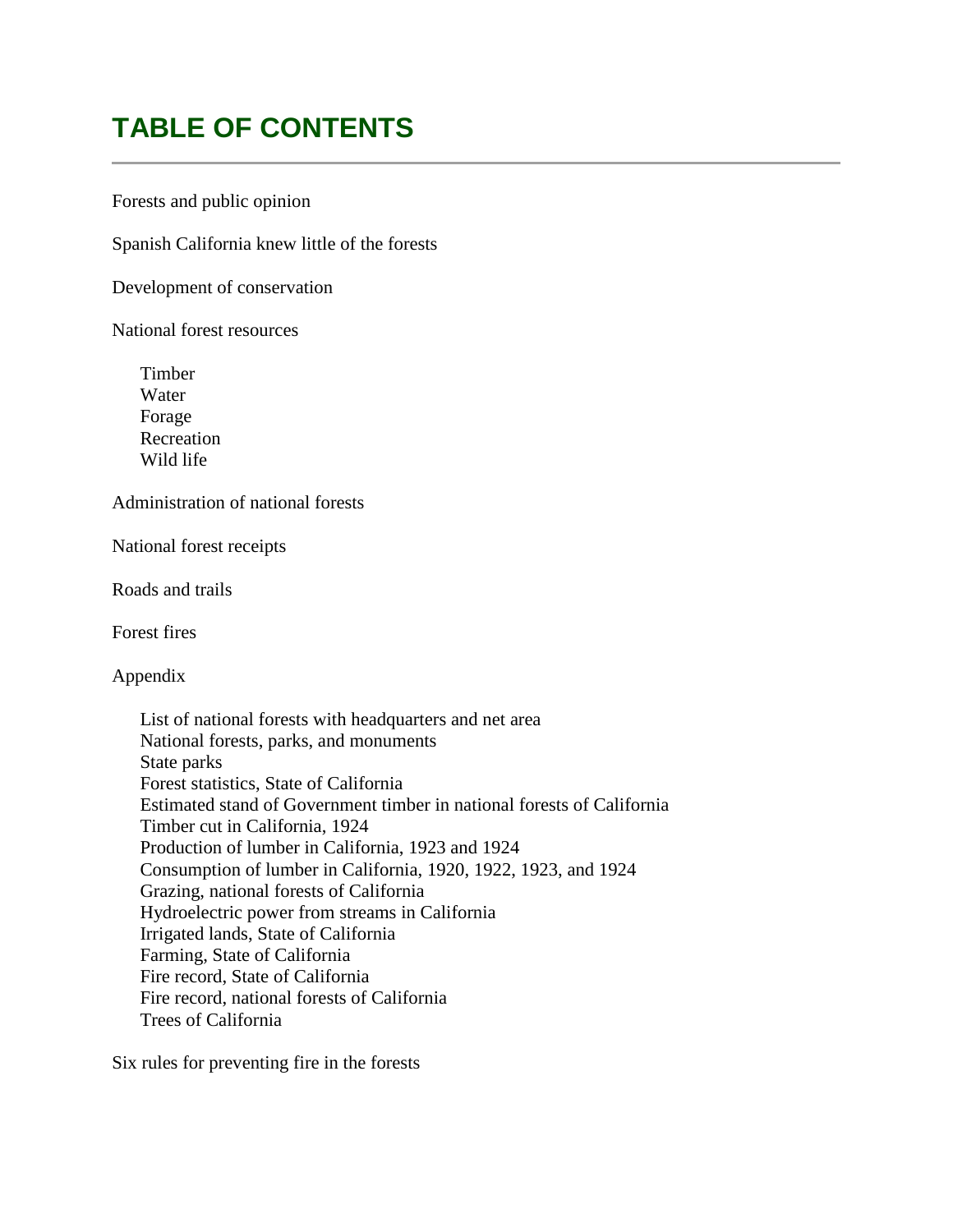### **ORGANIZATION OF THE UNITED STATES DEPARTMENT OF AGRICULTURE**

**March 12, 1927**

| Secretary of Agriculture                          | W. M. JARDINE.                  |
|---------------------------------------------------|---------------------------------|
| <b>Assistant Secretary</b>                        | R. W. DUNLAP.                   |
| Director of Scientific Work                       | A. F. WOODS.                    |
| Director of Regulatory Work                       | WALTER G. CAMPBELL.             |
| Director of Extension Work                        | C. W. WARBURTON.                |
| Director of Information                           | NELSON ANTRIM CRAWFORD.         |
| Director of Personnel and Business Administration | W. W. STOCKBERGER.              |
| Solicitor                                         | R. W. WILLIAMS.                 |
| <b>Weather Bureau</b>                             | CHARLES F. MARVIN, Chief.       |
| <b>Bureau of Agricultural Economics</b>           | LLOYD S. TENNY, Chief.          |
| <b>Bureau of Animal Industry</b>                  | JOHN R. MOHLER, Chief.          |
| <b>Bureau of Plant Industry</b>                   | WILLIAM A. TAYLOR, Chief.       |
| <b>Forest Service</b>                             | W. B. GREELEY, Chief.           |
| <b>Bureau of Chemistry</b>                        | C. A. BROWNE, Chief.            |
| <b>Bureau</b> of Soils                            | MILTON WHITNEY, Chief.          |
| <b>Bureau of Entomology</b>                       | L. O. HOWARD, Chief.            |
| <b>Bureau of Biological Survey</b>                | E. W. NELSON, Chief.            |
| <b>Bureau of Public Roads</b>                     | THOMAS H. MACDONALD, Chief.     |
| <b>Bureau of Home Economics</b>                   | LOUISE STANLEY, Chief.          |
| <b>Bureau of Dairy Industry</b>                   | C. W. LARSON, Chief.            |
| <b>Office of Experiment Stations</b>              | E. W. ALLEN, Chief.             |
| <b>Office of Cooperative Extension Work</b>       | C. B. SMITH, Chief.             |
| Library                                           | CLARIBEL R. BARNETT, Librarian. |
| Federal Horticultural Board                       | C. L. MARLATT, Chairman.        |
| <b>Insecticide and Fungicide Board</b>            | J. K. HAYWOOD, Chairman.        |
| Packers and Stockyards Administration             | JOHN T. CAINE III, in Charge.   |
| <b>Grain Futures Administration</b>               | J. W. T. DUVEL, in Charge.      |
|                                                   |                                 |

This bulletin is a contribution from

*Forest Service* W. B. GREELEY, *Chief.*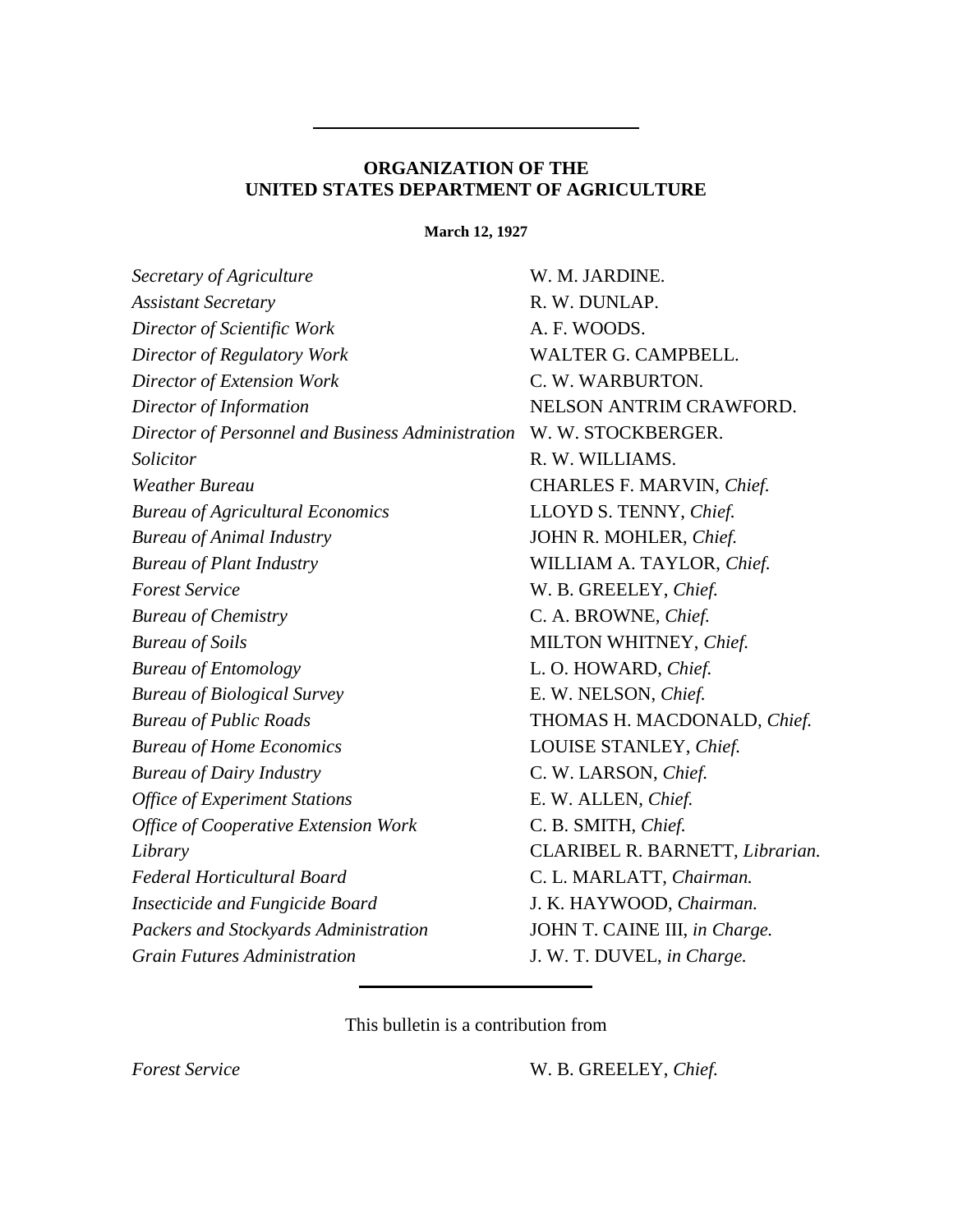### **THE NATIONAL FORESTS OF CALIFORNIA**

### **By ROBERT W. AYRES, Forest Examiner, and WALLACE HUTCHINSON, Assistant District Forester, Forest Service**

### **FORESTS AND PUBLIC OPINION**

After a quarter century of effort by the conservationists, the problem of providing for adequate protection and wise use of forests and forest land in the United States is still one of the most pressing problems of the Nation. This problem can not be solved in its entirety by foresters and landowners. Public opinion must be aroused. The destructive use of the forests which created the present situation has been tolerated partly because of lack of general understanding of the results of unwise lumbering methods and of letting fire burn the woods. There is great need to-day for the public to become acquainted with the forests in a more intimate way, to know something of their extent and productivity, their relationship to the economic and social life of the Nation, and their consequent claim to direct interest on the part of every citizen in their wise use and perpetuation.

In the following pages the national forests of California are described and an account is given of their value to the public welfare and of the means and methods used by the United States Forest Service to make them contribute as much as possible, both now and in the future, to the prosperity and well-being of the people of the State and the Nation.



CALIFORNIA'S GREATEST NATURAL RESOURCE The national forests of California cover nearly one-fifth of the total area of the State and contain resources valued at \$300,000,000 (F—200732)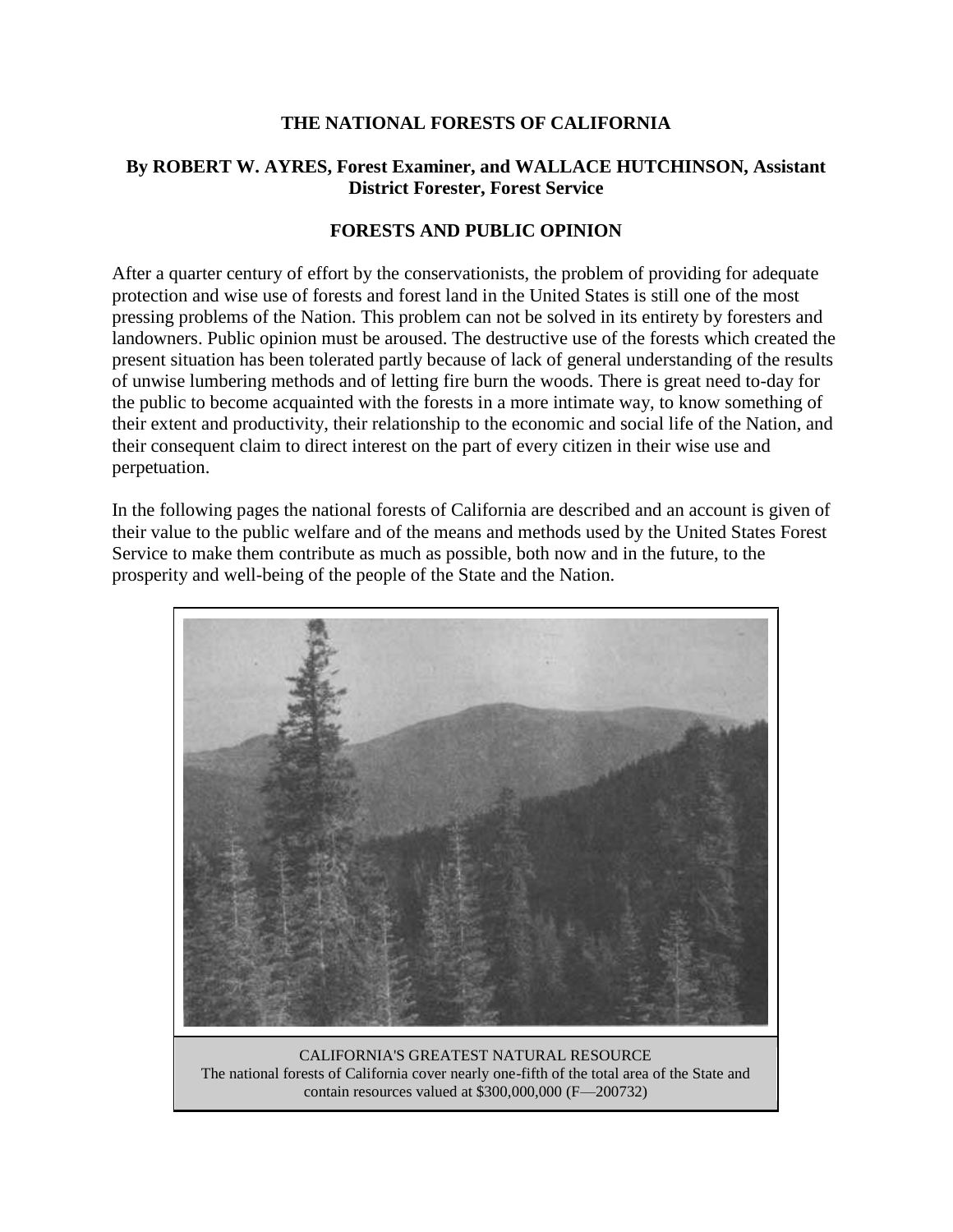### **SPANISH CALIFORNIA KNEW LITTLE OF THE FORESTS**

The Spanish explorers who were attracted to California in the early days were right in their assumption that the region possessed wealth beyond the dreams of avarice. But they missed the one kind of wealth they sought—gold—and they failed to realize the wealth that is in her forests and waters, wealth now being derived from a thriving timber industry and from prosperous irrigated farms and orchards.

The attraction that California has always had is reflected in the name itself, which probably originated with the legend of Montalvo, who wrote of the "romantic wonders and magazines of wealth of the island of California which lies at the right hand of the Indies."

Coronado, in 1535, searched Lower California for the "Seven golden cities of Cibola." Yet for 150 years after the Pilgrims landed on the Atlantic coast California lay untouched by civilized man. It was not unknown to the world of that day, for Cabrillo had sailed along its coast in 1542 in search of a passage to India, and the English admiral Drake had landed and explored a small part of the coast north of the Bay of San Francisco in 1579, and after naming it "New Albion" had sailed away without having seen the bay itself.

Its real history began in 1769, when Junipero Serra, a Franciscan monk, landed in San Diego, claimed all of California—which was still believed to be an island—for Charles III of Spain, and began his labor of establishing the missions along the coast. In 1775 Juan de Alaya sailed through the Golden Gate and explored the Bay of San Francisco, first of all white men to do so.

The old Spanish civilization lay near the seacoast, and the Spanish settlers knew little of California's wealth. The Camino Real, or King's Highway, linked their white-walled abode churches from the Mission Dolores in San Francisco to the Mission San Diego de Alcala in San Diego. Between and around these missions the military officers obtained grants from the Spanish crown and founded a feudal aristocracy on ranchos whose area was measured in square leagues and whose boundaries lay on the distant hills. It was a pastoral society of the Old World easygoing, pleasure loving— living in a country of magnificent distances, where the mountains came down to the blue waters of the Pacific.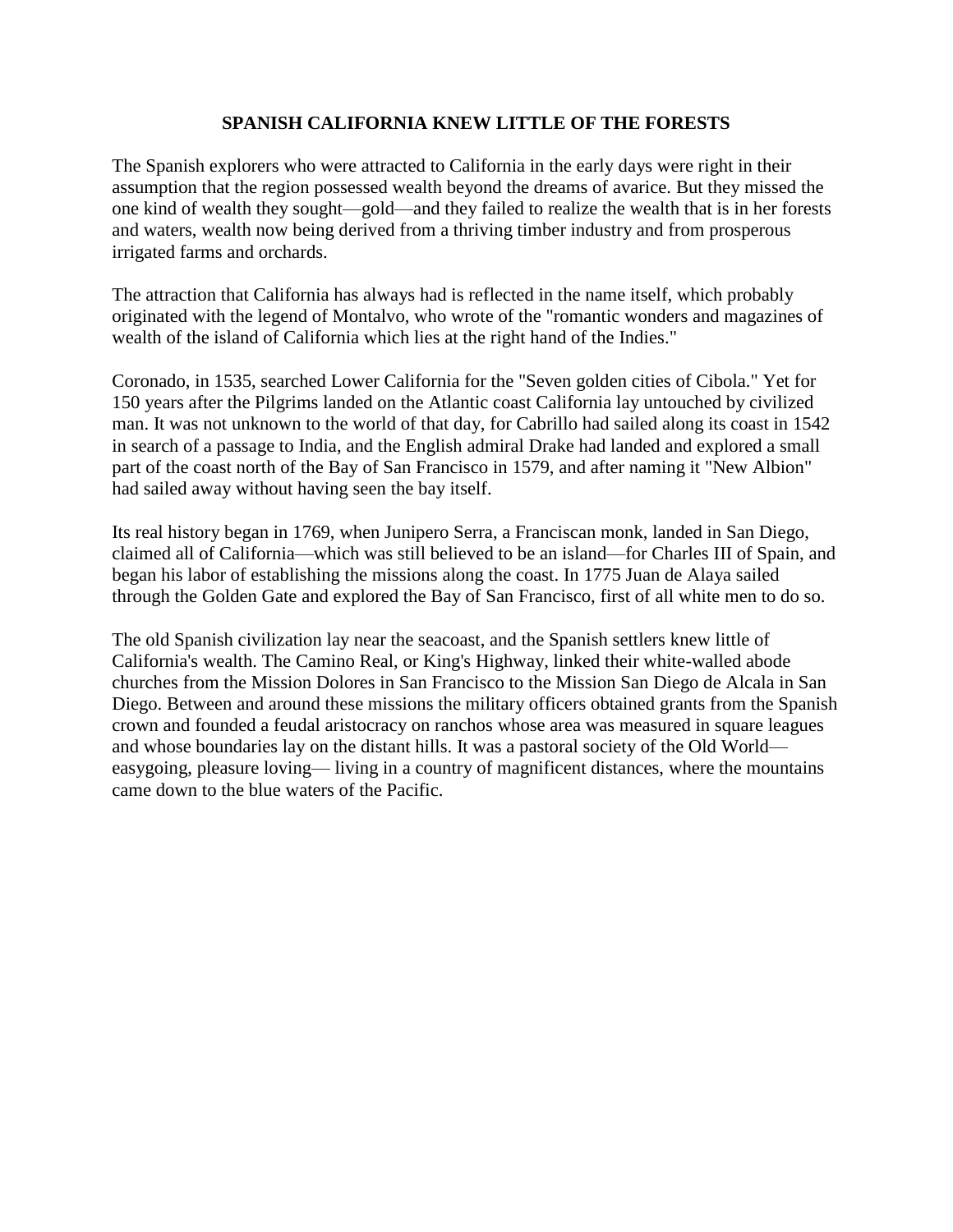

IN THE DAYS OF '49 Washing out gold with a rocker. California's forests have produced far greater wealth than the combined output of her world-famous mines (F—172746)

The great central basins of California, formed by the valleys of the Sacramento and San Joaquin Rivers, were practically untouched by the Spanish. Nor did the Spanish colonists dream that the wealth of gold which Cortez had once sought lay in the ancient gravels of the foothill streams or was folded into the quartz ledges of the mountains, or that the rivers flowing down from 30,000 square miles of forests on the slopes of the Coast Range and the Sierra Nevada would one day produce power for industry and irrigate millions of acres of land. The steady trickle of immigrants, who had been coming over the Sierra since 1827, saw in this country an empire bounded on the north and east by mountains, on the south by a desert, and on the west by the Pacific and realized the value of the spacious harbors and the great valleys. The covetous eyes of the modern world looked upon an Arcadian civilization and envied it its possessions.

War with Mexico was declared by the United States in 1846, and in 1848 the State was surrendered by the Mexican governor. Then followed closely the news of Marshall's discovery of gold, and the trickle of immigrants became a flood. The Argonauts poured into California by land and sea. San Francisco became a seaport. The pastoral era was ended and development began.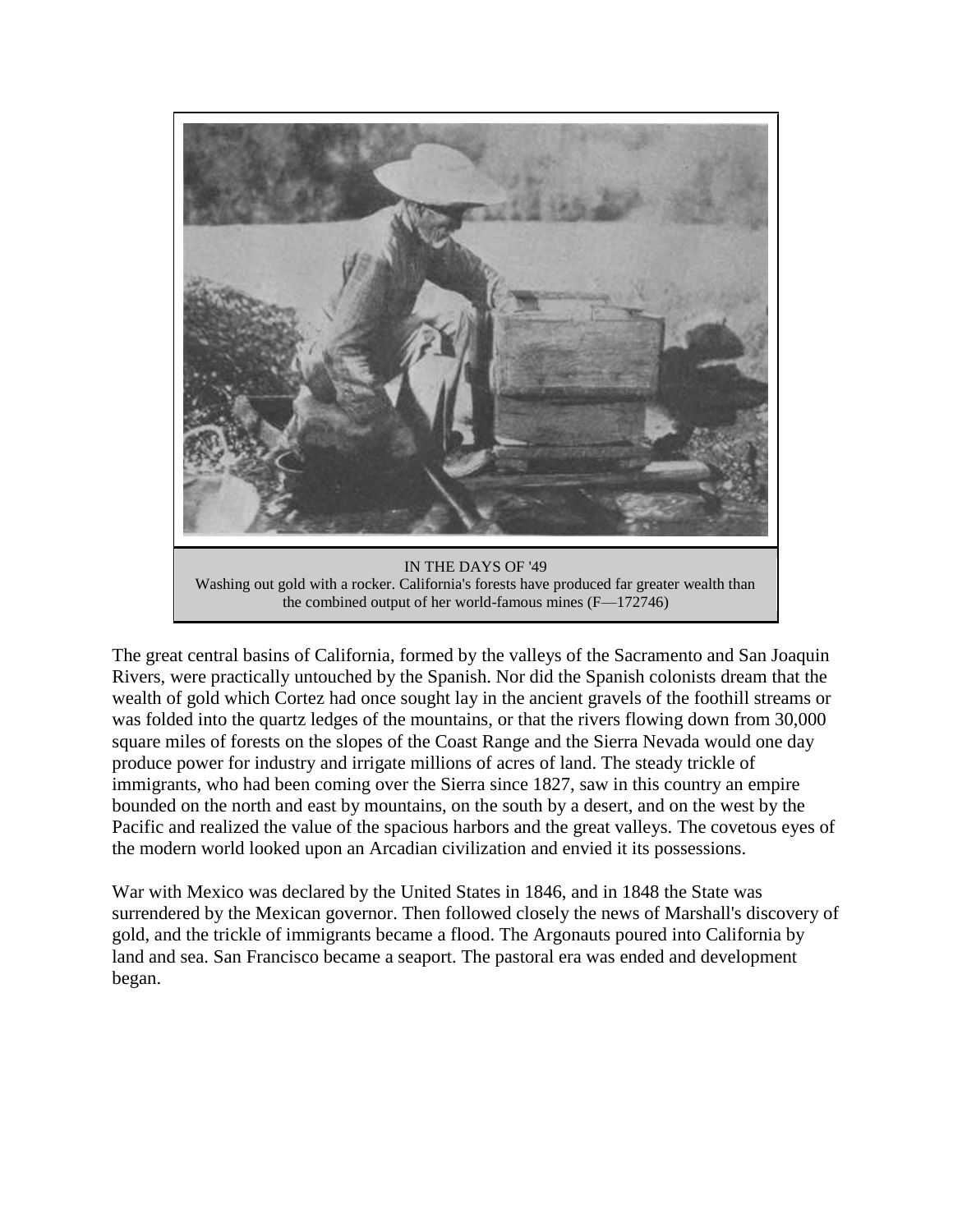

#### MISSION SANTA BARBARA

The Spanish civilization of early California days was centered around the white-walled adobe churches of the padres which dotted the Pacific Coast from San Diego to San Francisco (F— 199846)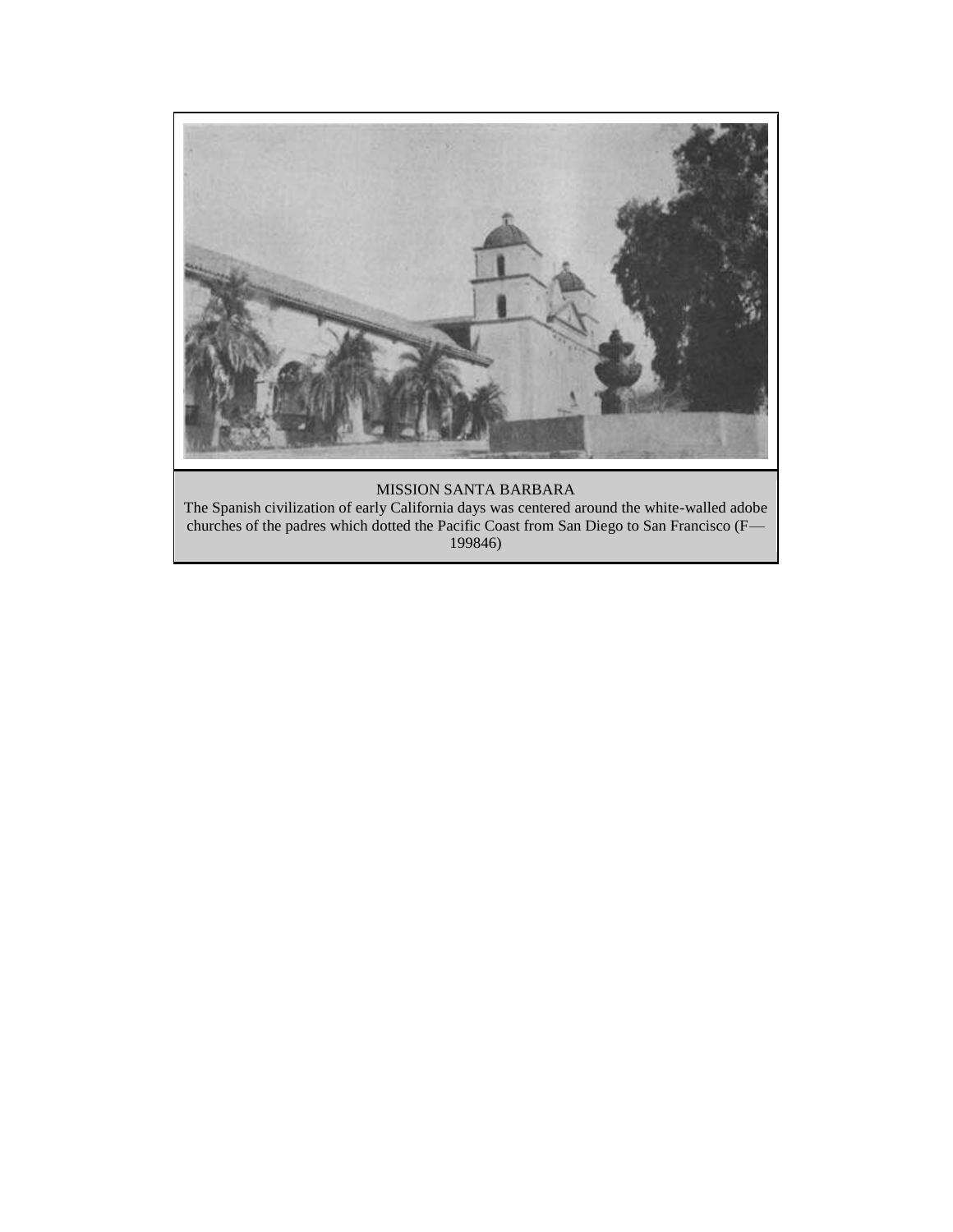

A GROVE OF REDWOODS (SEQUOIA SEMPERVIRENS) Nature in her beneficence has given to California the king of all forest trees, the Sequoia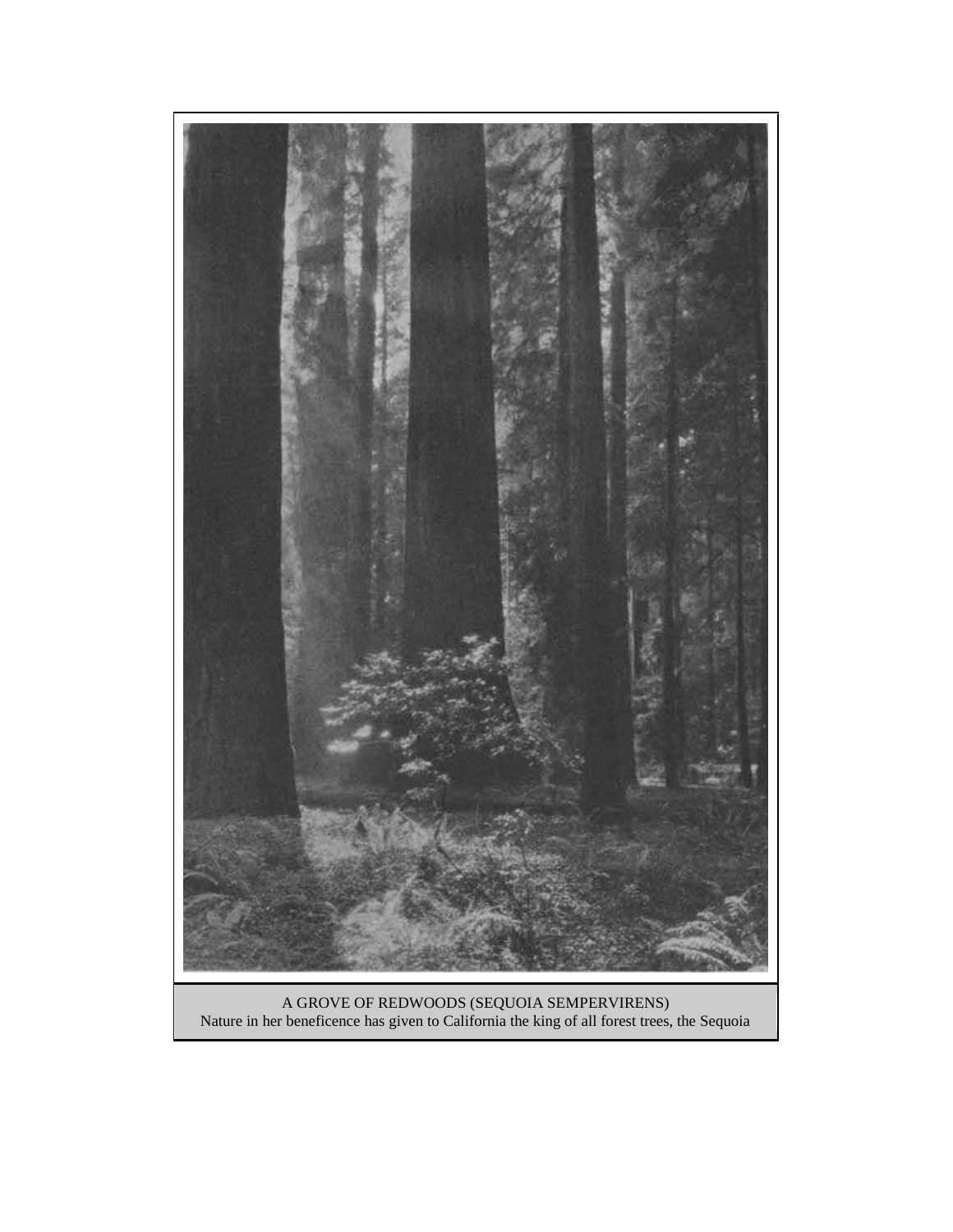### **DEVELOPMENT OF CONSERVATION**

California began very early to take thought for the care of her natural resources. Fortunately many of the pioneers and Forty-niners were not only gold seekers, but statesmen, scholars, and broad minded, educated men. As early as 1850, the best thinkers of the State were urging scientific care of the forests. The magazines and newspapers of the seventies contained articles on forest conservation. In 1883 Governor Stoneman appointed a commission to look into the cutting of timber on the shores of Lake Tahoe, and this study later included a survey of the forest problem of the entire State.

A State board of forestry was appointed in 1885 and came to an end in 1892 after publishing two reports dealing mainly with losses from uncontrolled forest fires and wasteful lumbering.<sup>1</sup>By that time the Federal act of March 3, 1891, was in effect, authorizing the President to create by proclamation, "forest reserves," or national forests as they have been called since 1905. In 1892 there were four national forests in California. At present there are 18 forests, covering over 19,000,000 acres of Government land<sup>2</sup> and extending from Oregon to the Mexican boundary. These Federal forests include within their boundaries the main bodies of timber and important watersheds of the Sierra Nevada and the Coast Range, and the watersheds of the Sierra Madre in southern California.

With the extension of national forests and their management in the public interest through a period of 20 years there has come to the people of California a realization of the value of forest protection and perpetuation for the upbuilding and prosperity of the State. Forest-land owners, who heretofore have given little thought to the production of future timber crops, are now seriously considering the possibilities of growing timber. This is as it should be, since there are in California nearly 1-1/2 million acres of privately owned cutover land which is producing but a small part of the timber it is capable of growing. To this total must be added the 50,000 acres of forest in the State that are annually cut-over by lumbering operations, of which at least 40 per cent is left in an unproductive condition. To solve this problem of private forest-land use, effective fire protection must be developed and many acres now denuded of their forest growth or supporting only a stand of brush must be reforested; methods of timber cutting must be adopted that will preserve the young trees already on the ground, from which the future forest will come; and the cut must be so regulated that only the mature timber will be taken, and that at a rate not in excess of the annual growth of the forest. Even with the application of these measures it may take 50 or more years to reestablish a forest cover on many areas of cut-over and burned land.

In the solution of these problems many public-service organizations and individuals are now working hand in hand with the United States Forest Service and the State board of forestry. Valuable cooperation is also being given in forestry educational work and in fire prevention, and

<sup>&</sup>lt;sup>1</sup>The second State board of forestry was appointed by Governor Pardee in 1905 and is still functioning.

 $2$ The national forests of the California district include something over 500,000 acres in Oregon and Nevada. The national forests in California alone contain about 18,600,000 acres.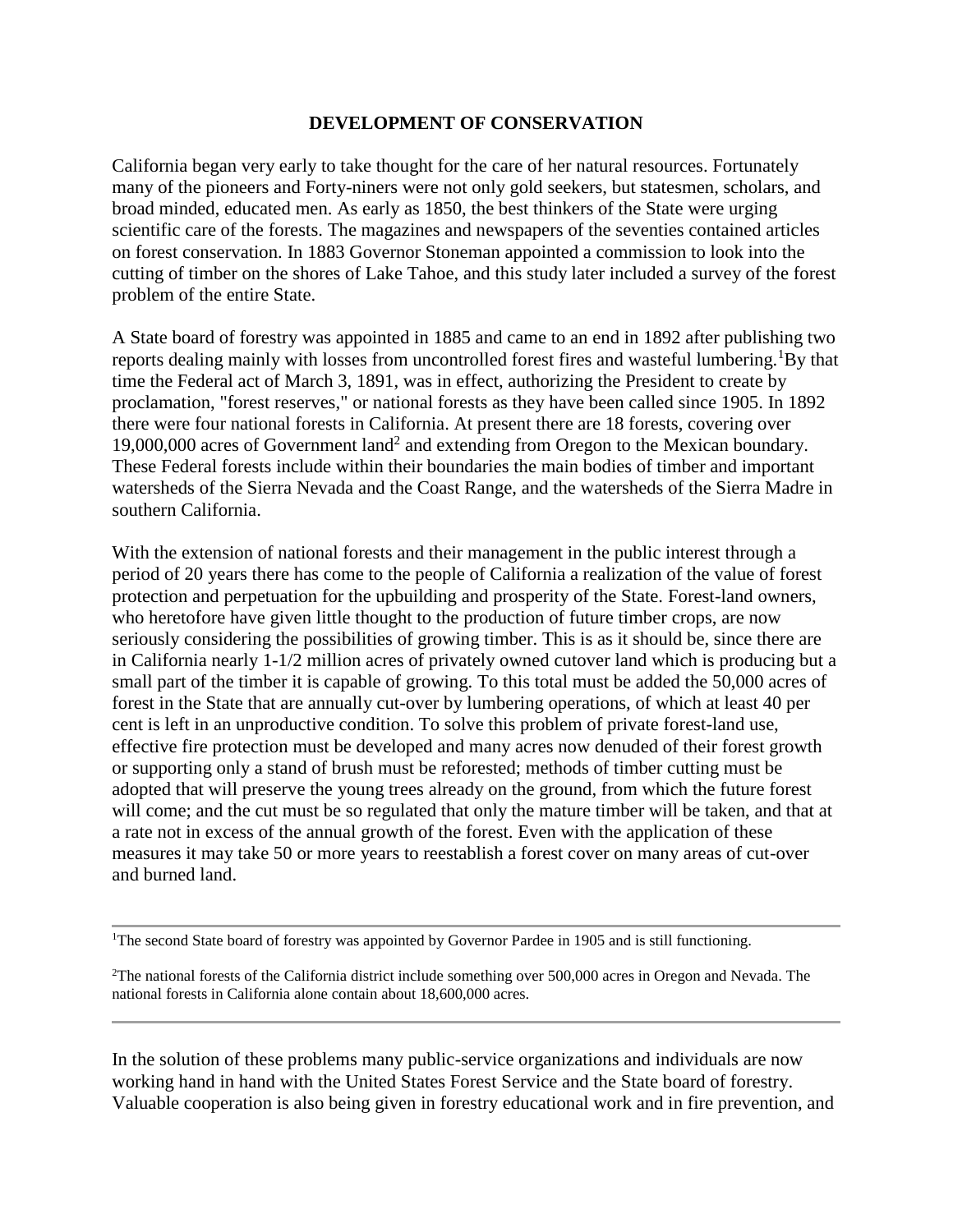studies are being made for the purpose of determining the economic value of the forest as related to the State's industries, with a view of formulating a clear-cut forestry policy for California.



The national forests of California include within their boundaries the main bodies of timber in the Sierra Nevada and Coast Ranges. These forests contain one-third of the timber resources of the State (F—22305-A)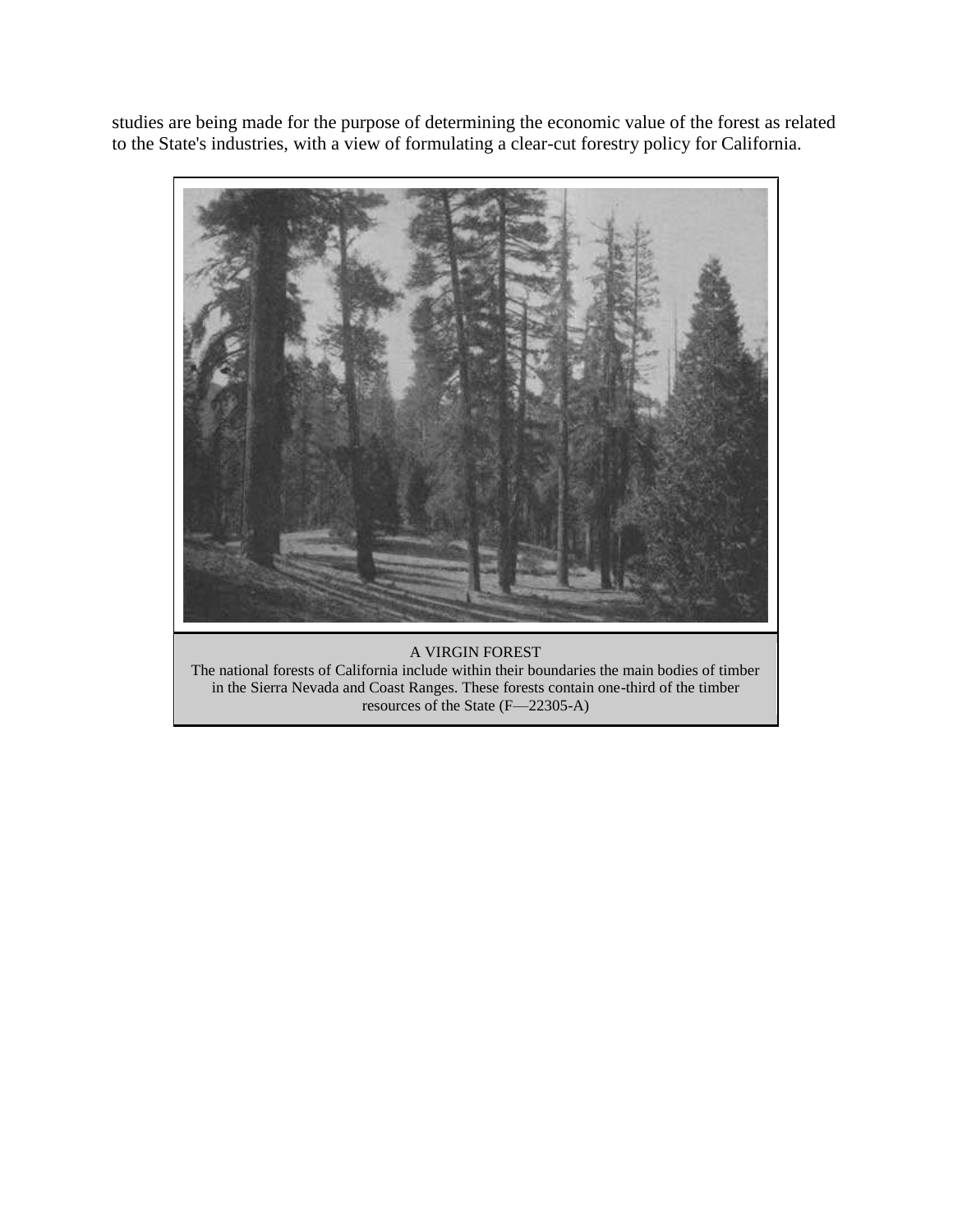### **NATIONAL FOREST RESOURCES**

#### **TIMBER**

During the Spanish-Mexican days Californians builded almost entirely of adobe. Sutter's sawmill in Eldorado County, where Marshall discovered gold, was probably the first lumber operation in the State. Placer mining called for timber for flumes and dams for storage water to operate the monitors and sluice boxes; quartz min ng required timber to line the shafts and tunnels. So lumbering and the development of mines, reservoirs, and ditches began simultaneously.

Lumbering first started in the foothills of the Sierra Nevada and spread along the lower slopes as the mines extended and as the towns and cities grew in the valleys. It has been steadily working higher up the slopes of the mountains as the lower and more accessible timber has been cut. The Santa Cruz redwood region was logged as the cities along the coast grew, and later the industry spread to the region bordering the Pacific to the north of San Francisco. Southern California first drew on the scattering pine forests of the San Bernadino mountains.



California now cuts from her forests, which contain one-fourth of the timber on the Pacific coast, about 2 billion feet of lumber per year. Lumbering ranks fourth among the industries of the State, and the annual value of lumber products amounts to \$62,000,000, of which \$9,700,000 comes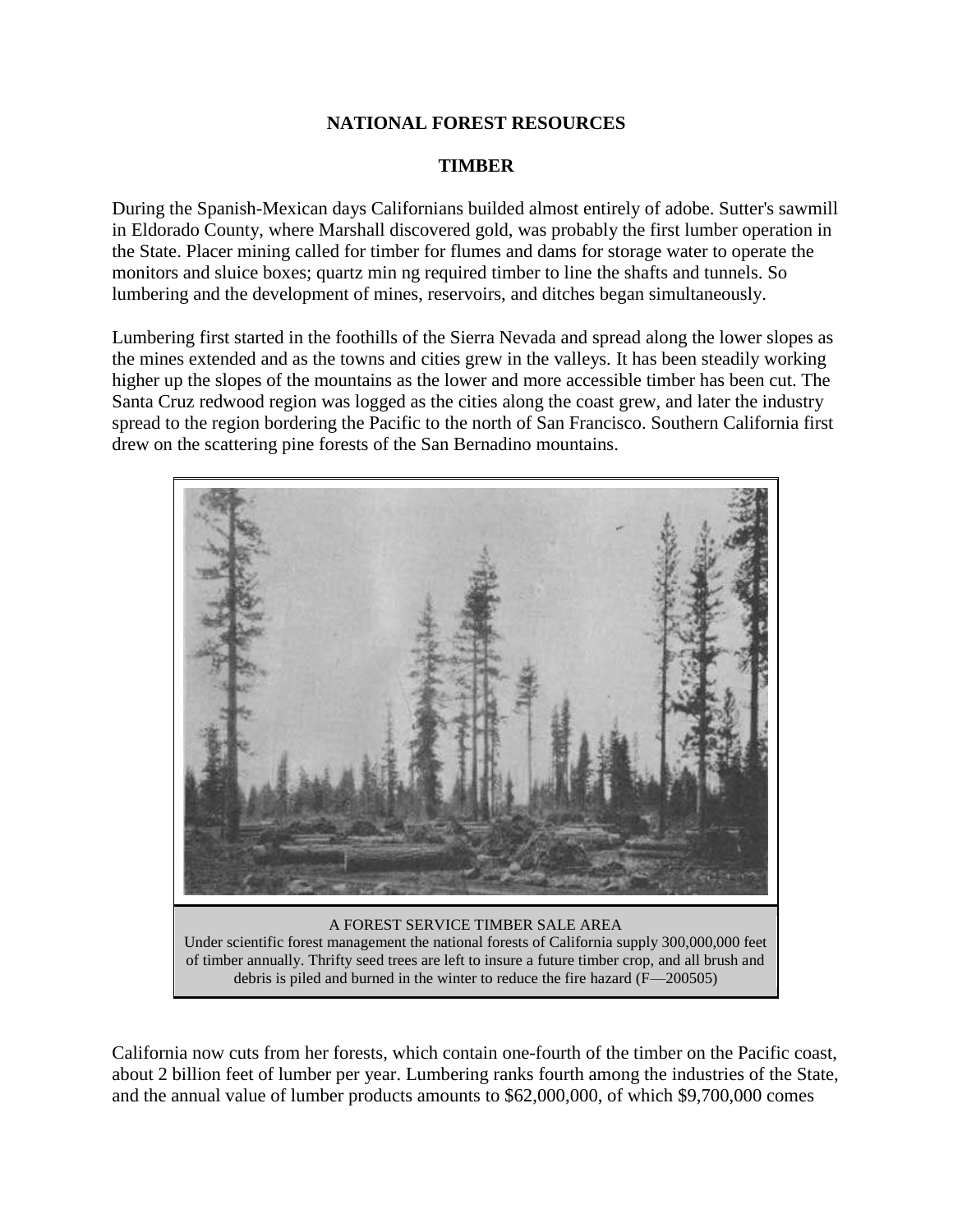from the national forests. One of the most remarkable features of the situation, however, is the extraordinary consumption of lumber, which reaches approximately 3-1/2 billion feet per year. This is the largest amount consumed by any State in the Union. California, with 4,000,000 people, uses more lumber than New York State, with its population of 11,000,000 people, and three times as much per capita as the average for the entire country. California's lumber consumption is roughly twice its production. But inasmuch as about one-half of what is produced is shipped out of the State, California has to bring in, chiefly from the Pacific Northwest, some 3 billion feet annually to meet her needs for industry and development.

A large part of California's forests are located in the mountains. Some of these forests will never be cut over because of their value for watershed protection, while others will be too difficult to get at or too expensive to log. The remainder of the forest area, including the best stands of lowland timber, is being rapidly cut over to supply State consumption and an increasing export demand, so that unless vigorous steps are taken to insure more adequate forest protection, and reforestation on lands in private ownership, such as the recently begun planting in the redwood region, there will come a time when a timber shortage will be a reality.

As the private forest holdings are depleted the timberlands of the Government will become of increasing importance, and from these lands will come a large part of the domestic lumber and other woods products that are required for the development and prosperity of the State. Approximately 60 per cent of the forest area of California, which covers nearly a fifth of the State, is under Federal control. The present stand of timber in the national forests, exclusive of cordwood, is about 100 billion feet, valued at nearly \$200,000,000 on the stump. The annual cut is approximately 300,000,000 feet, and the receipts from the sale of timber on the stump amount to \$900,000. This cut, under scientific forest management, can in the future be doubled or even trebled, and continued for all time without reducing the forest capital.

The timber crop of the national forests is not harvested by the Government but by the lumbermen who buy "stumpage" under competitive bids. Cutting is done in accordance with the terms of carefully prepared contracts, and all trees to be cut are marked or designated by qualified forest officers. Thrifty trees and reproduction are left to furnish seed and form the basis of a future crop. This represents from 15 to 20 per cent of the original stand and will furnish a second timber crop in from 50 to 75 years.

Lumbermen who cut national forest timber are required to equip each donkey engine with an approved type of spark arrester to prevent sparks from setting fire to the woods, and to have on hand an adequate supply of shovels, axes, pails, etc., for fighting fires that may start. A force pump and 200 feet of hose must be carried on each donkey and the ground around the machine cleared of all inflammable material for a radius of 100 feet.

High-speed donkey logging with "high leads" is very destructive to the forest. Young trees often have their limbs or bark knocked off or are uprooted by the incoming logs, and very often all young tree growth is destroyed for a distance of 600 to 700 feet around the spar tree. Therefore, on national forest timber sales the use of "high leads" over 35 feet from the ground and line speeds of over 500 feet per minute are prohibited.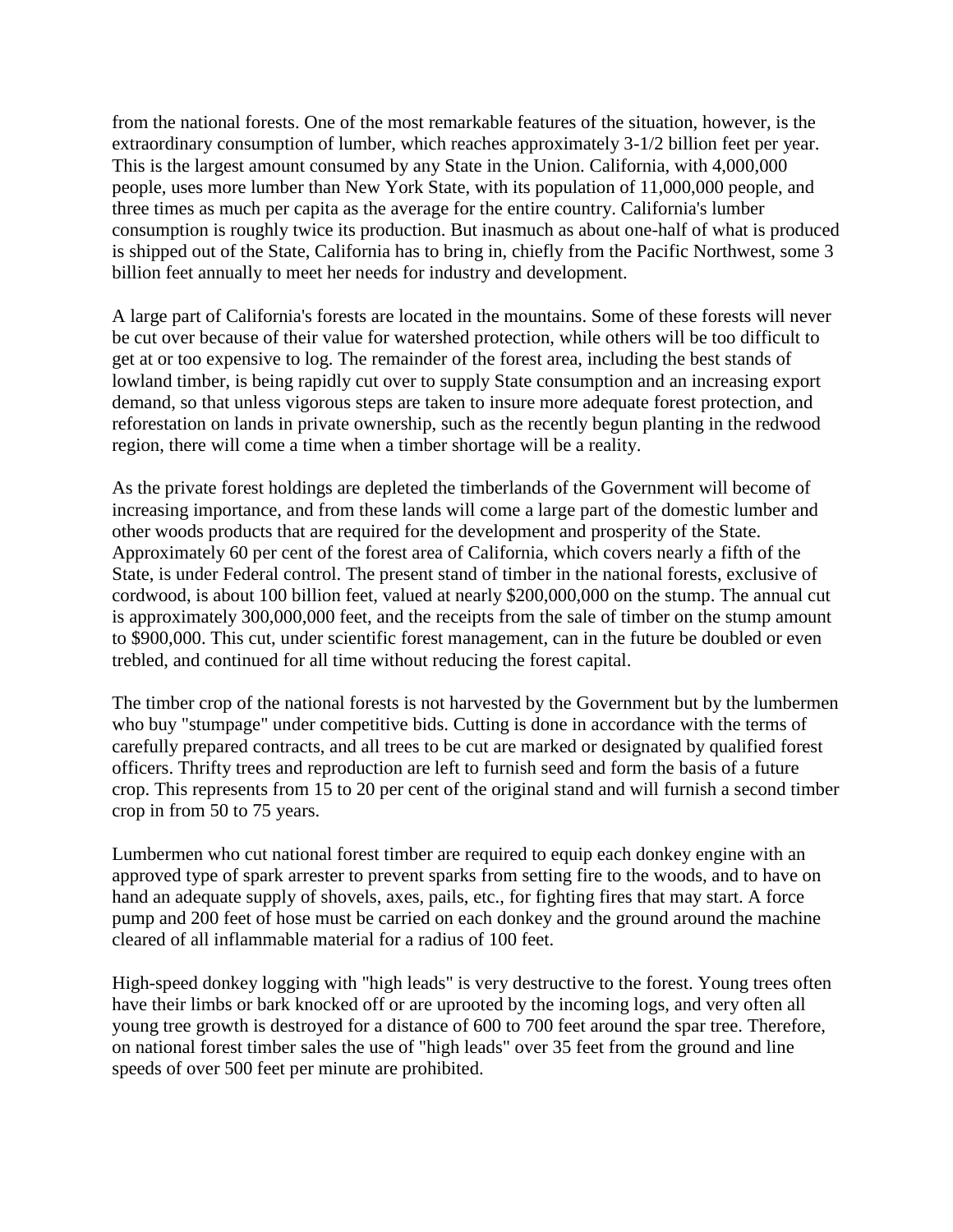Experiments conducted by the Forest Service have proved that from the standpoint of cost and the future growth of the forest the best method of logging is that in which horses, tractors, and big wheels are employed, because these cause a minimum of damage to young growth and do not bring fire into the woods.

The harvesting of a timber crop results in the leaving of a large amount of brush and debris on the ground, which, if not properly disposed of, constitutes a serious fire menace to the remaining forest. Because of this fact, the Forest Service requires that, all brush resulting from cutting on timber sale areas shall be piled in compact piles for burning during the rainy season or winter months. These piles are placed as far as possible from live trees and are carefully burned under the supervision of a forest officer.

All these measures have for their object the maximum production of wood from the national forests and the safeguarding of the valuable timber and other natural resources which are the property of the Nation.



A MODERN SAWMILL PLANT Lumbering ranks fourth among the industries of California in value of the products which enter into manufacturing. Great mills, such as this, help to utilize the timber crop of the national forests (F—200519)

### **WATER**

In California, where water is the "white coal" of industry and the "gold" of agricultural prosperity, the vital importance of preserving the forest cover is apparent. Mistreat the forests or,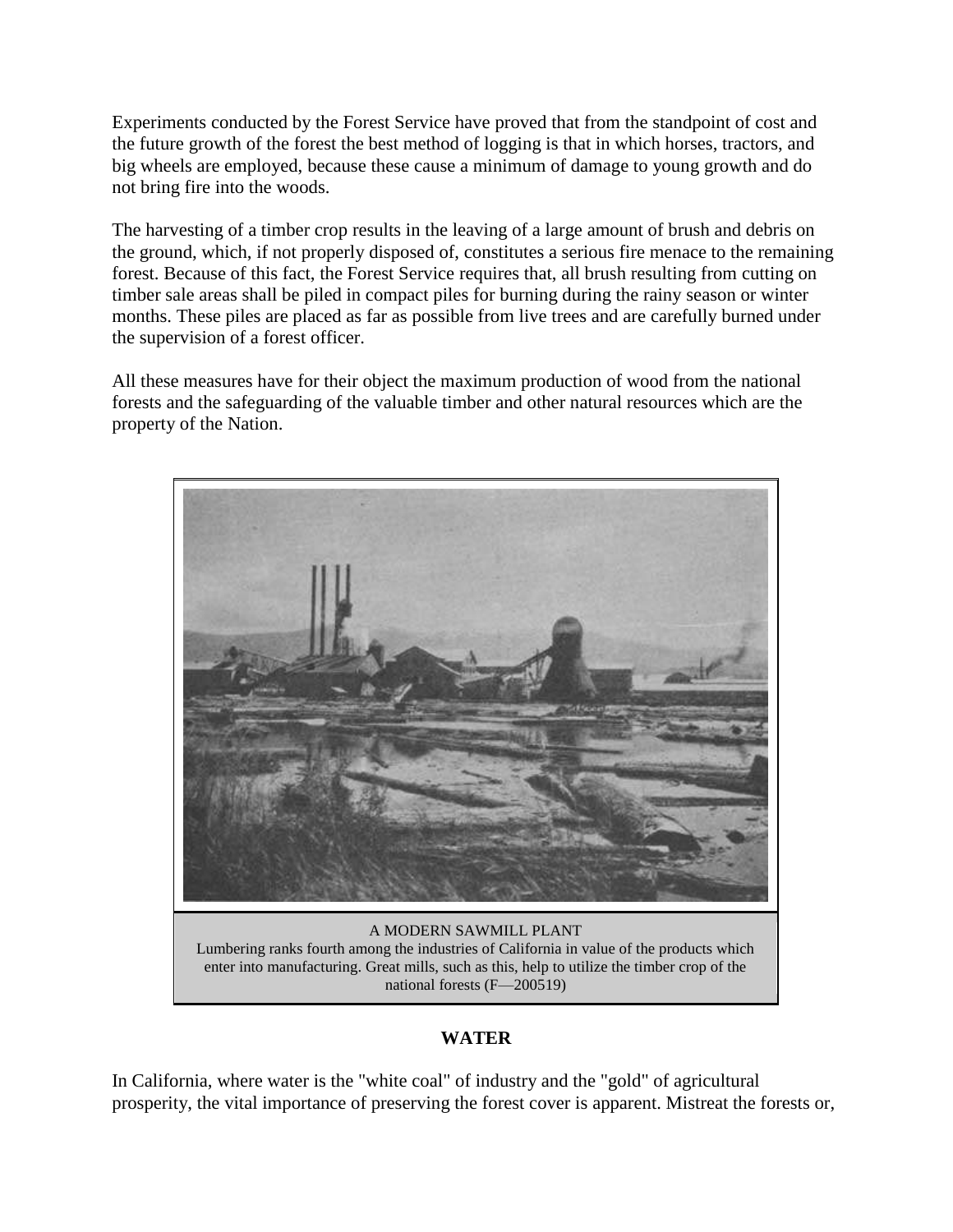allow them to be damaged or destroyed by fire and the results are often floods, erosion, and destruction. Protect them from fire and cut them in a rational, conservative manner, with an eye to future forest production, and they will repay the effort a thousandfold as protectors of valuable watersheds. Without forests or forest cover there can be no well-regulated supply of water for hydroelectric development, for irrigation, or even for municipal and domestic use.

Power for transportation, industry, and the home is a prime necessity of our civilization. Hydroelectric power, however, is a development of the present century. The Forty-niners, with inexhaustible energy, laid the foundation of many of the present power and irrigation systems. They knew no obstacle when it came to building reservoirs for storing water and ditches to lead it to their placer diggings. The foothills from Plumas to Mariposa Counties are scarred with their old works, some of them still in use to-day. Many of these projects are of such magnitude, like the canals now used by the Electra power plant, that one wonders how the miners could accomplish such feats in those pioneer days of the pick and shovel and black powder.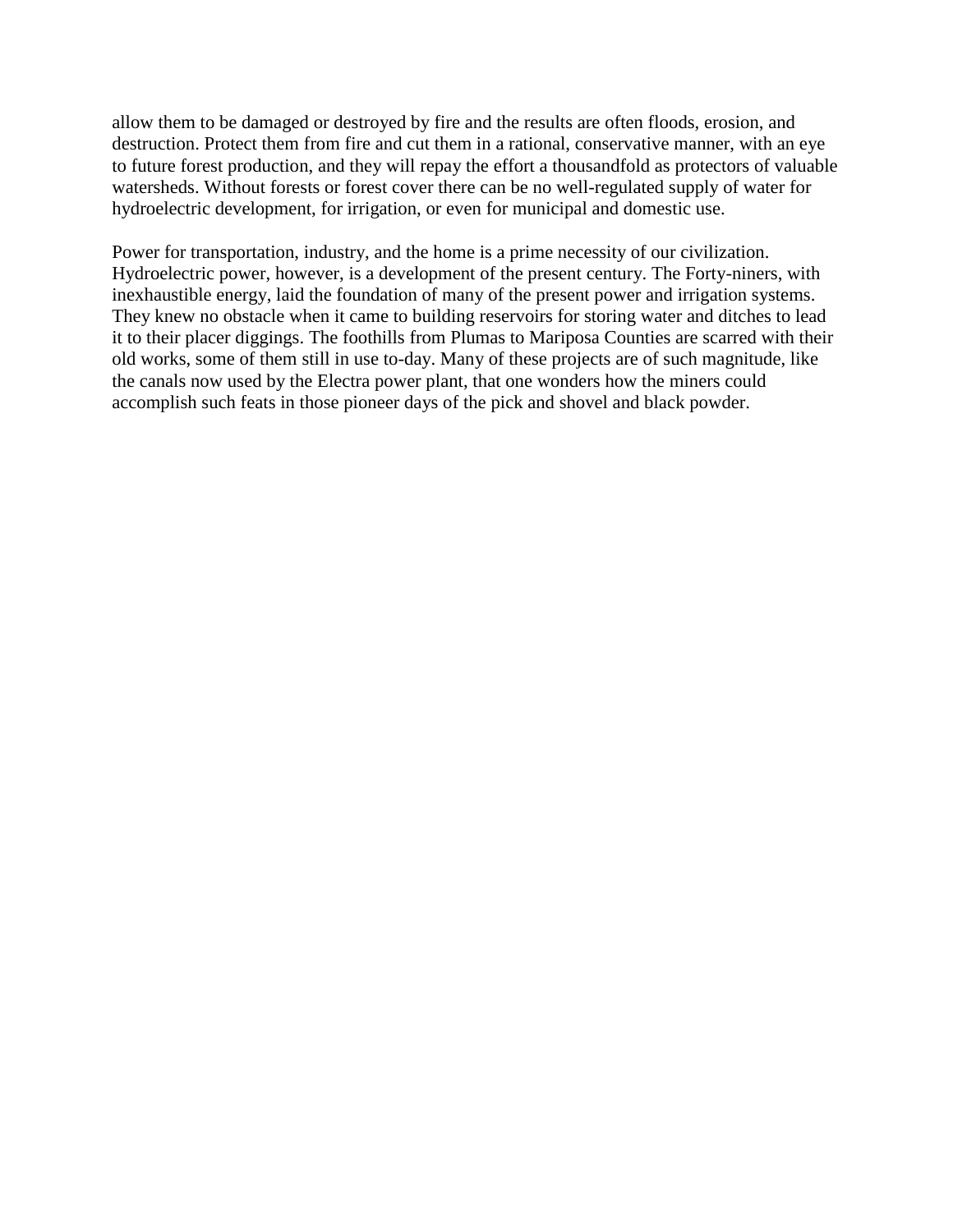

EAGLE CREEK FALLS, ELDORADO NATIONAL FOREST Water, in California, is the "white coal" of industry and the "gold" of agricultural prosperity. Without forests or forest cover there can be no well-related supply of water

California stood first among all States in hydroelectric development and second in potential power resources in 1926. The total hydroelectric installation in the State in that year was 1,800,000 horsepower, and the potential development has been estimated at between five and six million horsepower. Like the lumber industry, the power companies are pushing farther and farther back into the mountains, harnessing the higher sources of water and developing great chains of power houses from which the electric energy is carried hundreds of miles by high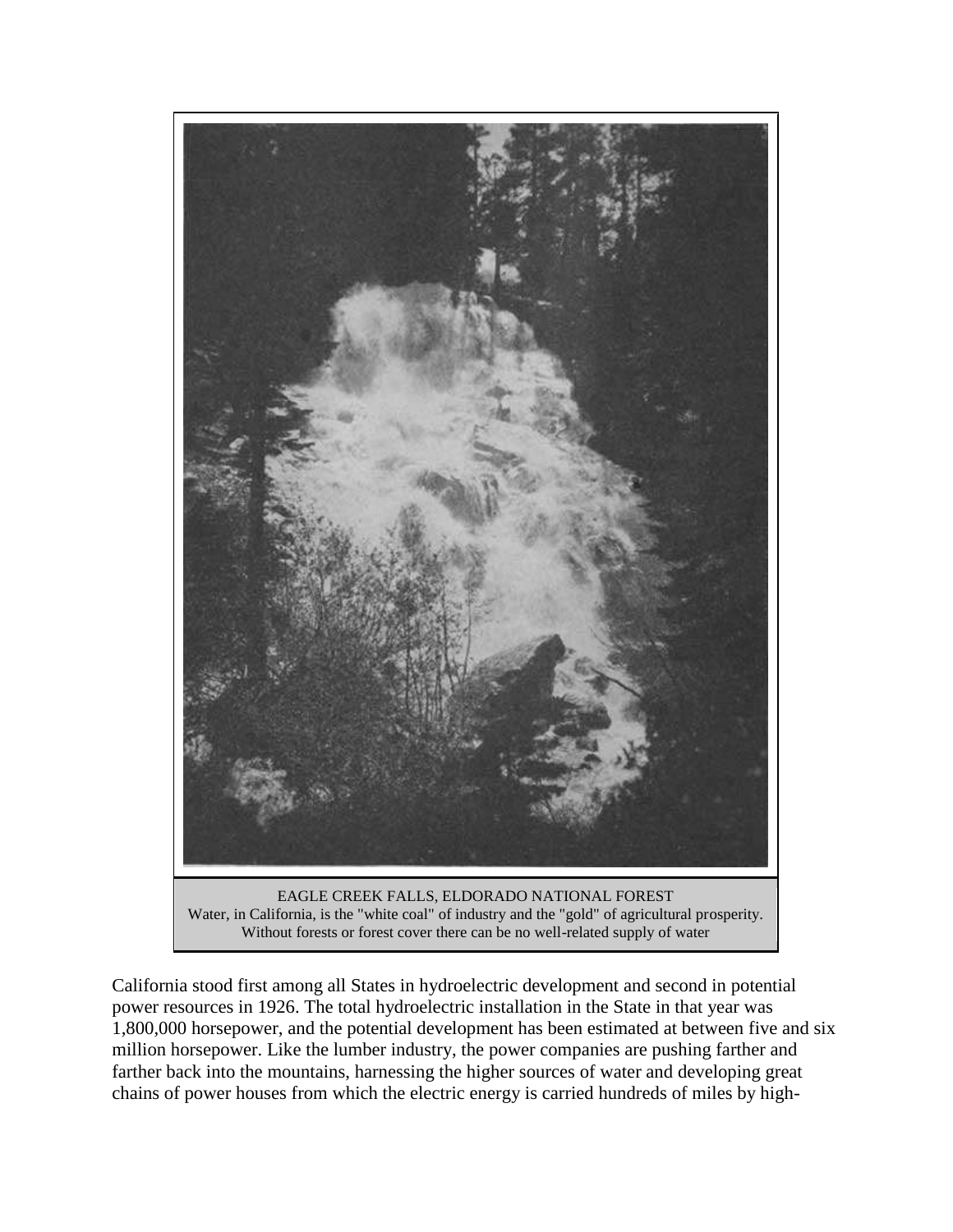power transmission lines to cities, towns, and farms throughout the State. To-day most of the water power in the State available for hydroelectric development is found within the national forests, which under Forest Service management and protection, barring unusual drought, assure an unfailing supply of water for power purposes. In the future there is a possibility that the development of the Colorado River, the headwaters of which are located in national forests of other States, will furnish a large percentage of the hydroelectric power used in California.



unfailing supply of water for power purposes

After hydraulic mining in California was curbed because of the silting of rivers and harbors, some of the old ditch and reservoir systems were gradually turned to use for local irrigation works or water-supply projects for growing towns and irrigation districts. In 1848 there was no irrigated land in the State. Agriculture succeeded grazing on the most valuable lands, and vast areas were used for wheat and grain raising without irrigation in the eighties and nineties. In time the orange groves of the mission padres were extended by irrigation and other fruits were introduced, until to-day the value of the fruit crop is over \$200,000,000, or an amount nearly equal to the combined value of the hay, grain, and vegetables produced in the State. California stands first among States in amount of irrigated and irrigable areas, and of the total acreage under irrigation at the present time it is estimated that more than one-half is watered by gravity from streams and lakes in the national forests.

Of equal importance with power development and irrigation is the use of the waters from the national forests for domestic and municipal water supply. Many of the cities, towns, settlements,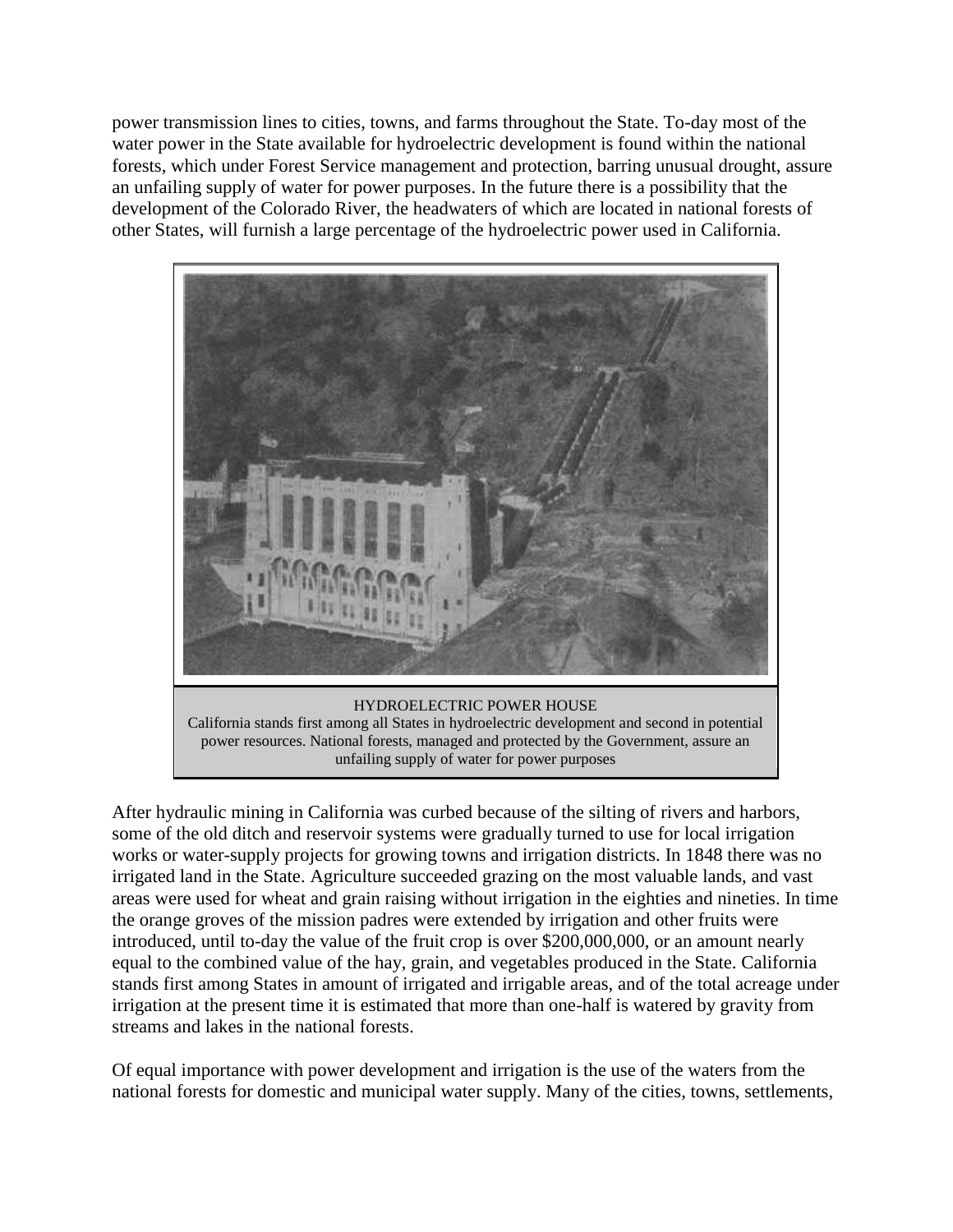and farms of California are more or less dependent upon these forests for their water. Outstanding examples are Los Angeles, San Diego, Pasadena, Santa Barbara, and Sacramento. San Francisco, Oakland, Berkeley, and other east bay cities are also planning extensive development of national forest water resources for their domestic and municipal supply.

Considering all these important uses of water, it would be difficult to say what is the total value of the national forests of the State in terms of good health and prosperity.



### **FORAGE**

Stock raising is the oldest industry in the State. The Spaniards brought cattle to Mexico from the West Indies in 1525 and took them into California as early as 1800 when they settled on the old land grants. In 1850 California ranked high in the numbers of cattle in the State, which were raised at that time principally for their hides. The mission padres brought sheep in 1773, and the horses which De Soto brought to Mexico in 1538, and abandoned, multiplied and spread over the western plains.

The herds and flocks belonging to the old Spanish aristocracy slowly passed, together with their land grants into the hands of the Americans. The Americans herded their stock into the great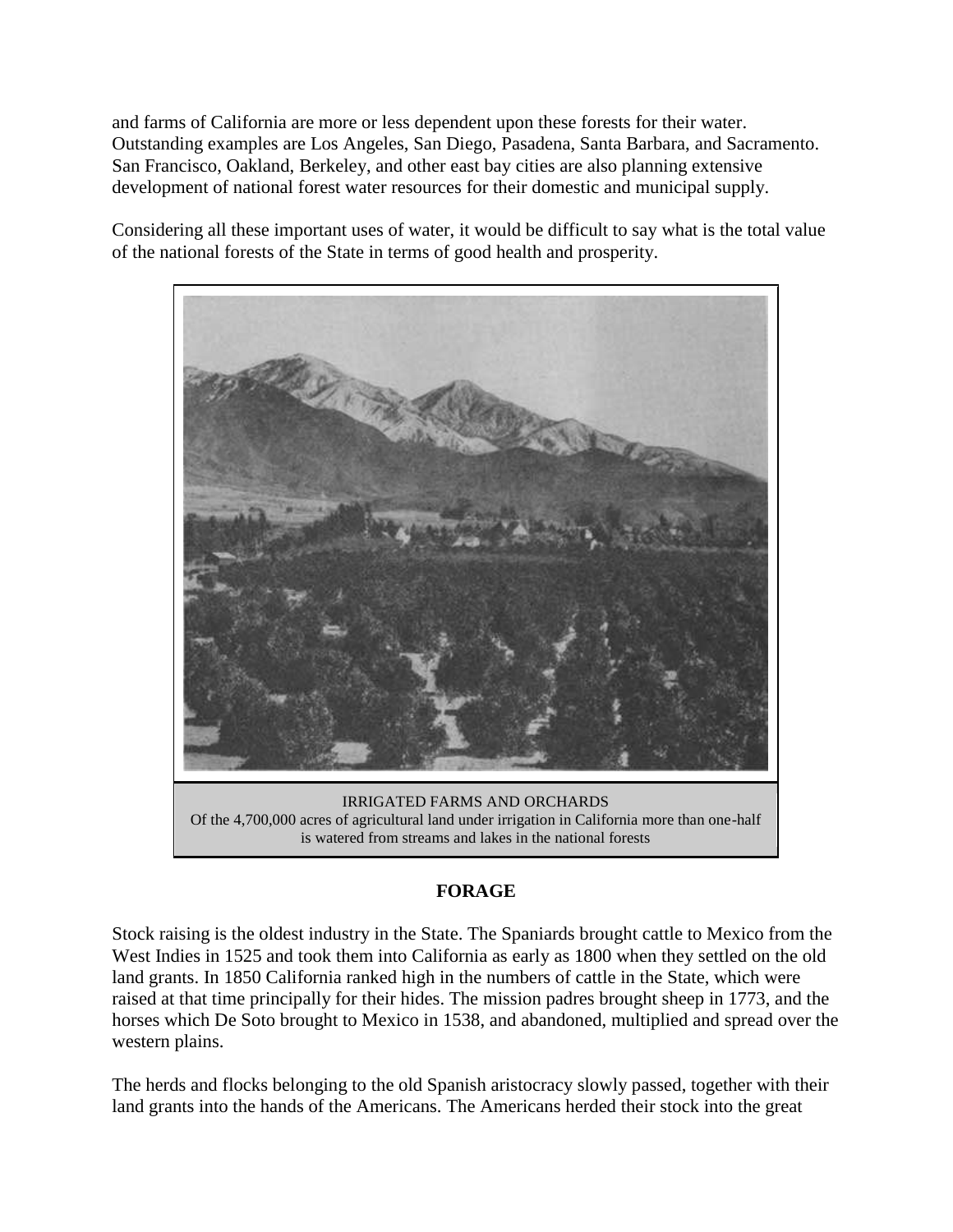interior valleys, hitherto grazed only by deer and antelope, and pushed high up into the timber and beyond to the mountain meadows of the Sierra Nevada. The pioneer stockmen had absorbed the spirit of their predecessors and dwelt in peace and with friendly understanding of each other's rights. Then came, in time, the foreign sheepmen, Basques, who knew or recognized no prior rights or range boundaries. There followed trouble and violence, range wars, and disregard of each other's welfare as still more stock of new settlers was crowded into the mountains. Forest fires burned uncontrolled over the summer ranges, pastures were trampled to dust and hillsides eroded, and the young timber was destroyed or eaten by the hungry sheep. Then came the inclusion of the mountain ranges in the national forests, with allotments to provide for all who should have a share in the range, both the settler with his few head and the owner who made his living by running a large number of stock.



CATTLE GRAZING IN THE NATIONAL FORESTS Stock raising is the oldest industry in the State, and in early days was attended by violence and range wars. To-day the Forest Service effectively regulates the grazing on 24,000,000 acres of Government and private land within the national forests (F—19819-A)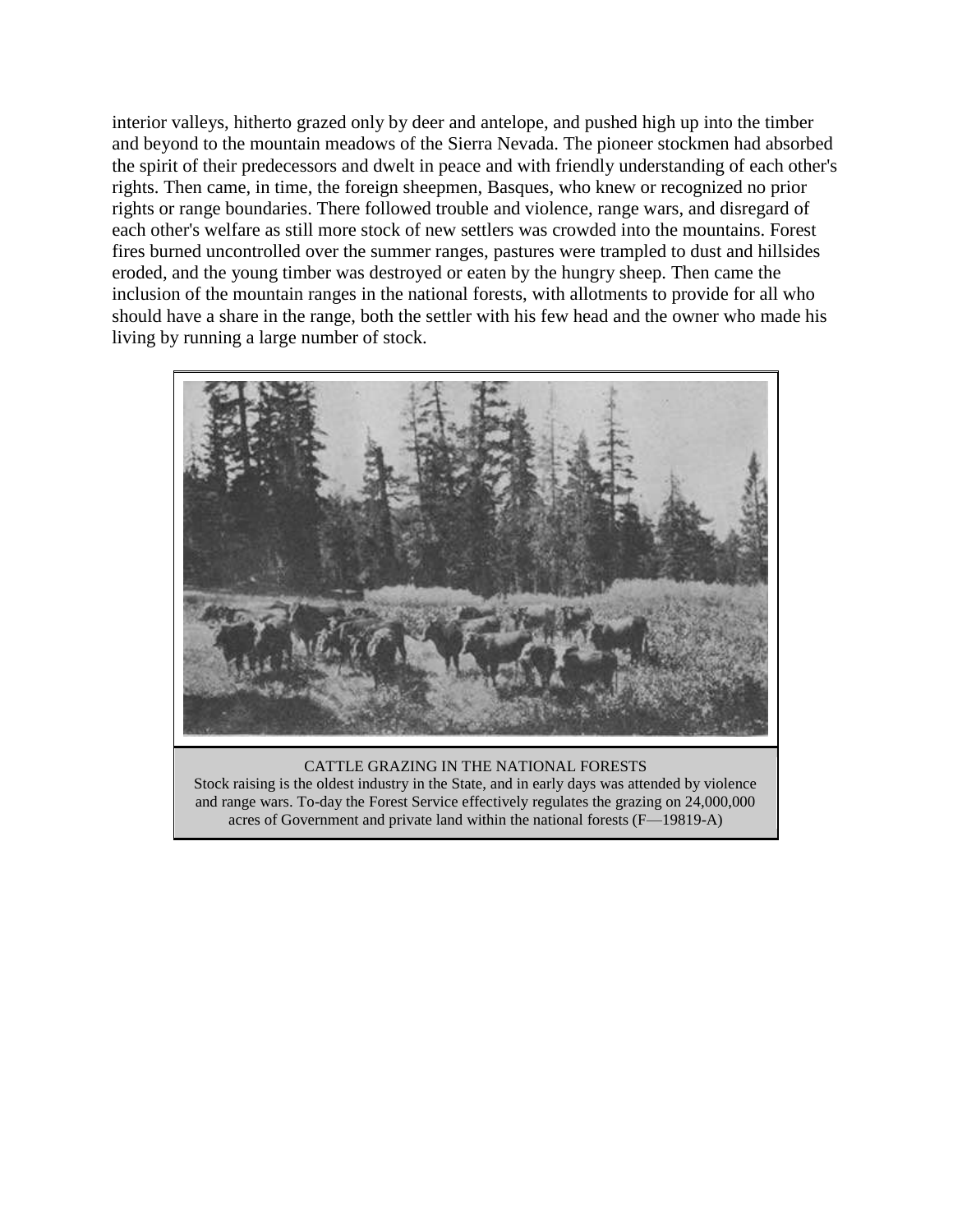

Since that time there has been a marked improvement in the condition of the livestock industry in the national forests. Regulated grazing has gradually revived the worn-out and depleted ranges; new pasturage has been opened in arid localities by the development of water. In certain regions plants which are poisonous to stock have been eradicated, and gradually the number of both cattle and sheep that graze on the mountain ranges has increased. Of the 19,000,000 acres of Government forests in the California district, 11,000,000 acres support forage and are grazed each year by 200,000 cattle and horses and 500,000 sheep and goats, returning a revenue in grazing fees to the United States Treasury of about \$185,000 annually.

Including the patented land within national forests, there are now approximately 24,000,000 acres of grazing land under Forest Service regulation. There are 18,000,000 acres of public domain outside the national forests without any form of grazing regulation. Of the 27,500,000 acres of land in farms in the State, only 11,878,000 is improved, the remainder being used largely for grazing.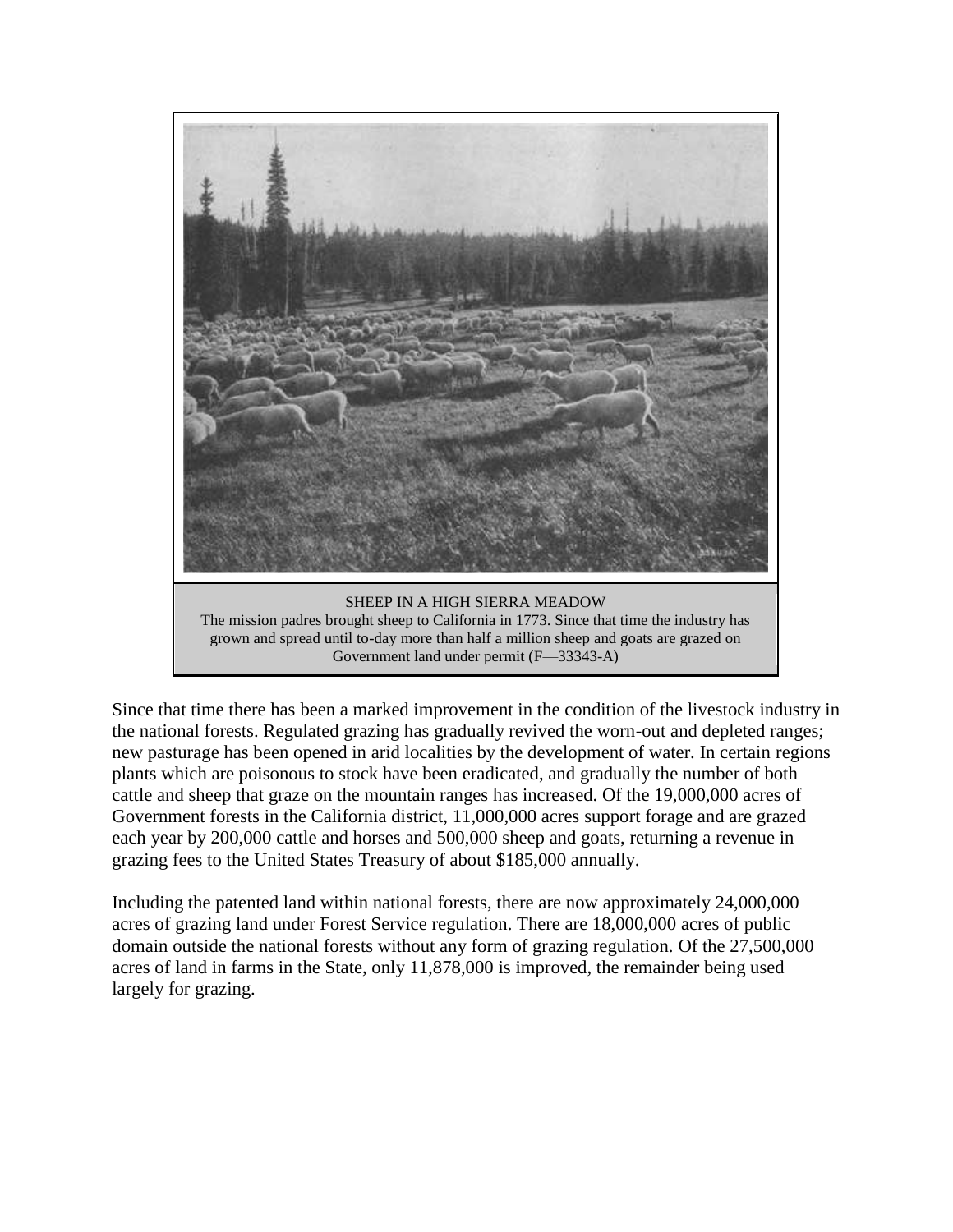

### **RECREATION**

Although national forests are created primarily to maintain in a permanently productive and useful condition lands unsuited to agriculture but capable of yielding timber, water, and forage, there is another resource which is always present—recreation. Where there are areas of special "wilderness" or scenic value the policy of the Forest Service is to allow the proper and orderly utilization of economic resources but not to permit the attractiveness or value of the areas for recreation to be impaired.

Until the present century it was the yearly practice of the valley settlers to load their families, cooking utensils, and bedding into the old farm wagons and camp for the summer in the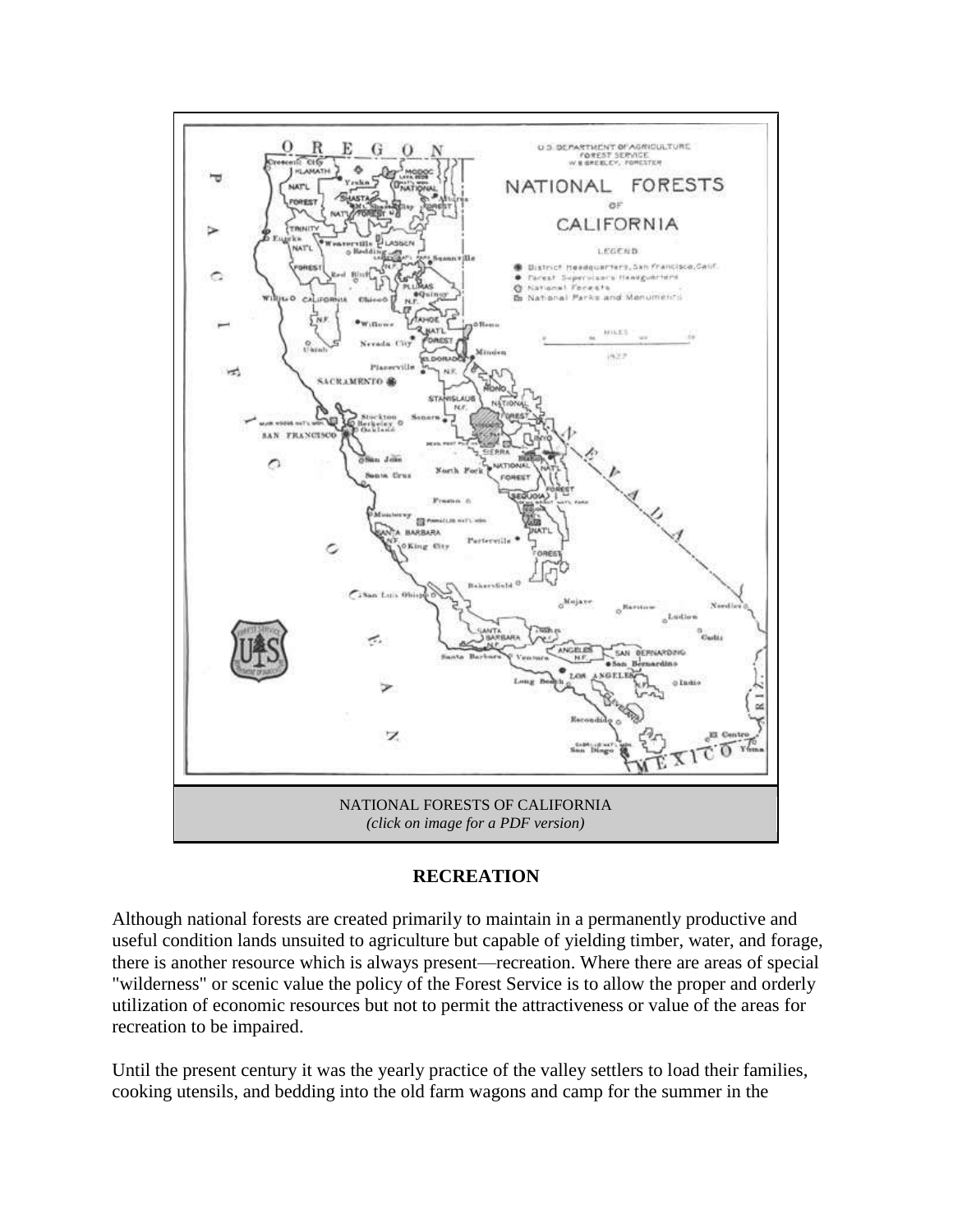mountains. Sportsmen made long and laborious trips with pack animals to favorite fishing or hunting grounds. The population of the entire State was then a little over a million, and travelers from the outside, if they went into the mountains at all, visited only a few of the well-known and easily accessible places of interest. But the automobile made as sudden and great a difference in the recreational uses of national forests as it has in the economic and social life of the Nation. In the last 10 years national forest travel in California has increased over 800 per cent, and many of the visitors are from other States and from foreign countries. Over 90 per cent of all the travel into the national forests is by automobile. To provide for the comfort and convenience of these visitors and to reduce the man-caused fire hazard, the Forest Service has established in these national forests over 400 public camp grounds, many of which have simple camping and sanitary facilities. Free use of these forest camps is invited.



summer playgrounds

Many of those who come to the forests return annually to some permanent camp or summer home built on land leased from the Forest Service. There are now in effect in the national forests 5,000 permits for summer cabins, each occupying about a quarter-acre of land. The two favorite summer-home regions are in southern California and along the main roads across the Sierra Nevada. Municipalities of the State have also established in the national forests mountain recreation camps for their citizens. To-day Los Angeles maintains four such municipal camps; Oakland and Berkley two each; and San Bernardino, Stockton, Sacramento, and Riverside one each. In these municipal camps thousands obtain a summer vacation at small cost. Many camps have also been established by clubs, organizations, and public service companies.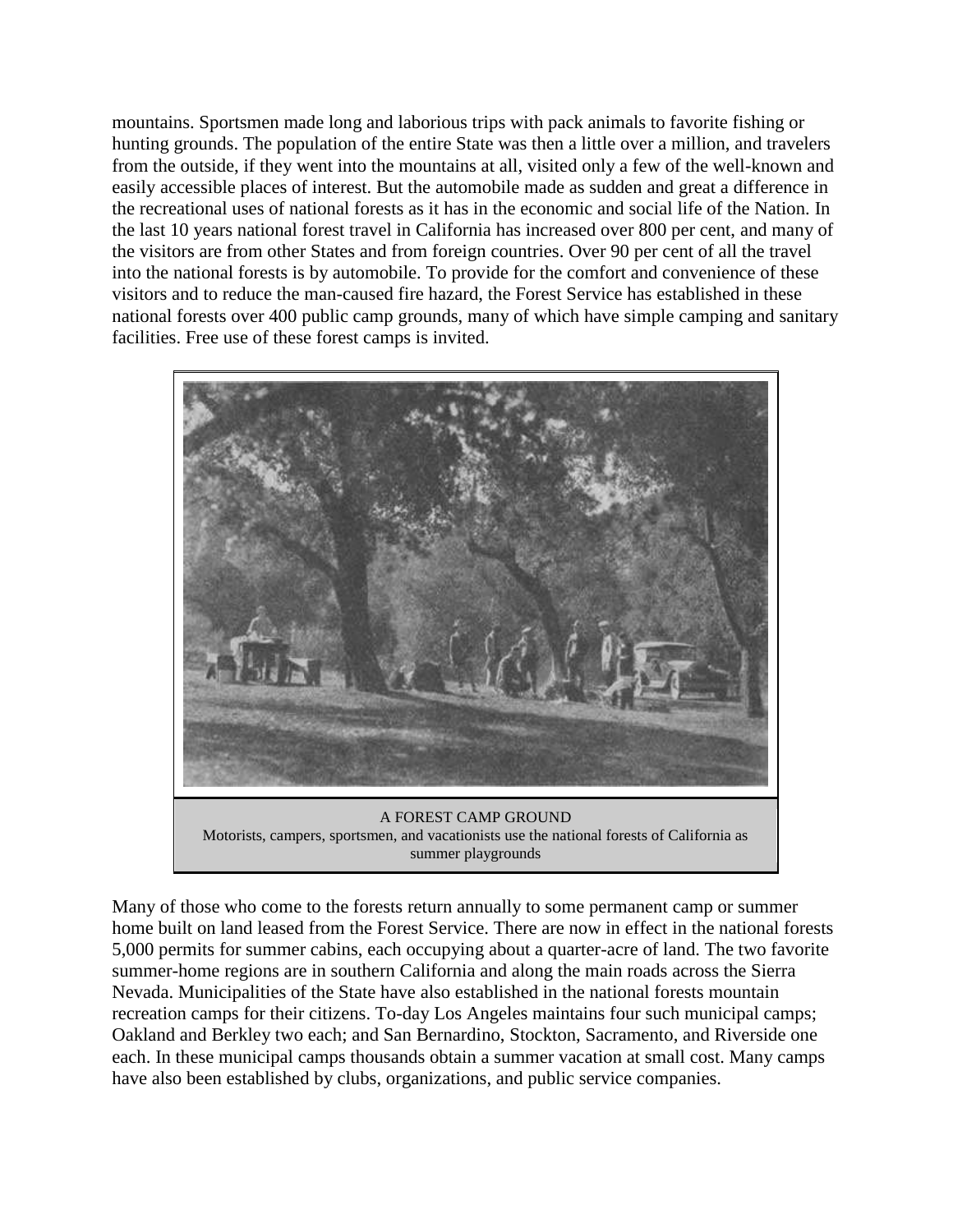Included within the boundaries of California's national forests are many noted and nationally known scenic attractions, of which the most important are:

| Scenic attractions                                                                                                             | National forest               |
|--------------------------------------------------------------------------------------------------------------------------------|-------------------------------|
| Marble Mountain and Klamath River region                                                                                       | Klamath.                      |
| Mount Shasta, 14,380 feet                                                                                                      | Shasta.                       |
| Silver Lake region                                                                                                             | Lassen.                       |
| Feather River and Lakes Basin                                                                                                  | Plumas.                       |
| Lake Tahoe                                                                                                                     | Tahoe-Eldorado.               |
| Calaveras Groves of Big Trees                                                                                                  | Stanislaus.                   |
| <b>Huntington Lake</b>                                                                                                         | Sierra.                       |
| Mammoth Lakes region                                                                                                           | Inyo.                         |
| Mount Whitney, 14,501 feet, the highest peak in continental United<br>States <sup>3</sup>                                      | Do.                           |
| Kings River region                                                                                                             | Sequoia, Sierra, and<br>Inyo. |
| Monterey region                                                                                                                | Santa Barbara.                |
| Mount Wilson, Mount Lowe, and San Gabriel and Big Tujunga<br>Canyons                                                           | Angeles.                      |
| Rim of the World Drive and Big Bear Lake                                                                                       | San Bernardino.               |
| Desert View, Laguna Recreation Area                                                                                            | Cleveland.                    |
| <sup>3</sup> The summit of Mount Whitney is on the boundary between the Sequoia National Park and the Inyo National<br>Forest. |                               |

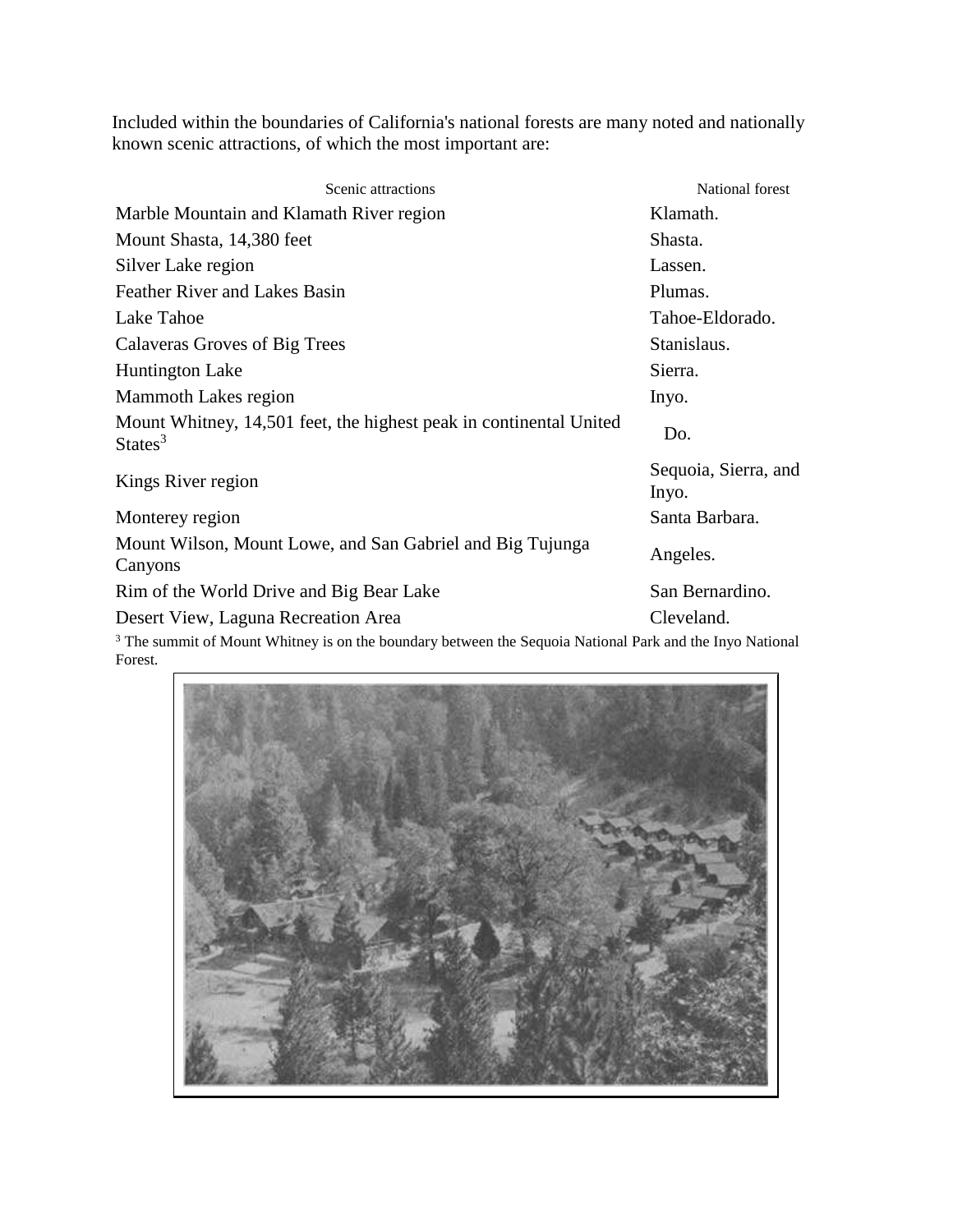CAMP SEELEY, SAN BERNARDINO NATIONAL FOREST Municipalities of California have established mountain recreation camps in the national forests where thousands of citizens obtain in summer vacation at small cost (F—200592)



There is something about the snap of blazing pine logs and the tang of fir smoke that seems to fascinate the summer vacationist (F—200700)

### **WILD LIFE**

A national forest resource which never fails to attract and interest visitors is the wild life of the mountain regions. Game animals, game birds, and fish here find their natural home and offer many and varied subjects of sport and study for the hunter, fisherman, and photographer.

All the species of large game found in California have at least a part of their habitat in the national forests. A recent census by Forest Service officers shows that in these forests there are more than 225,000 deer, 10,000 bear, 1,000 mountain sheep, 400 antelope, and 150 elk. The number of predatory animals is estimated to be: Coyote, 50,000; lynx and wildcat, 22,000; mountain lion, 2,000.

Throughout the national forests are areas of varying size which are the feeding and breeding grounds of game animals and birds. In these regions one Federal and 31 State game refuges have been established in which no hunting is permitted and where game can, unmolested, multiply and with the overflow stock the surrounding country.

The more important species of fur-bearing animals in the forest are fox, marten, mink, skunk, and badger; other species are ermine, fisher, raccoon, and otter.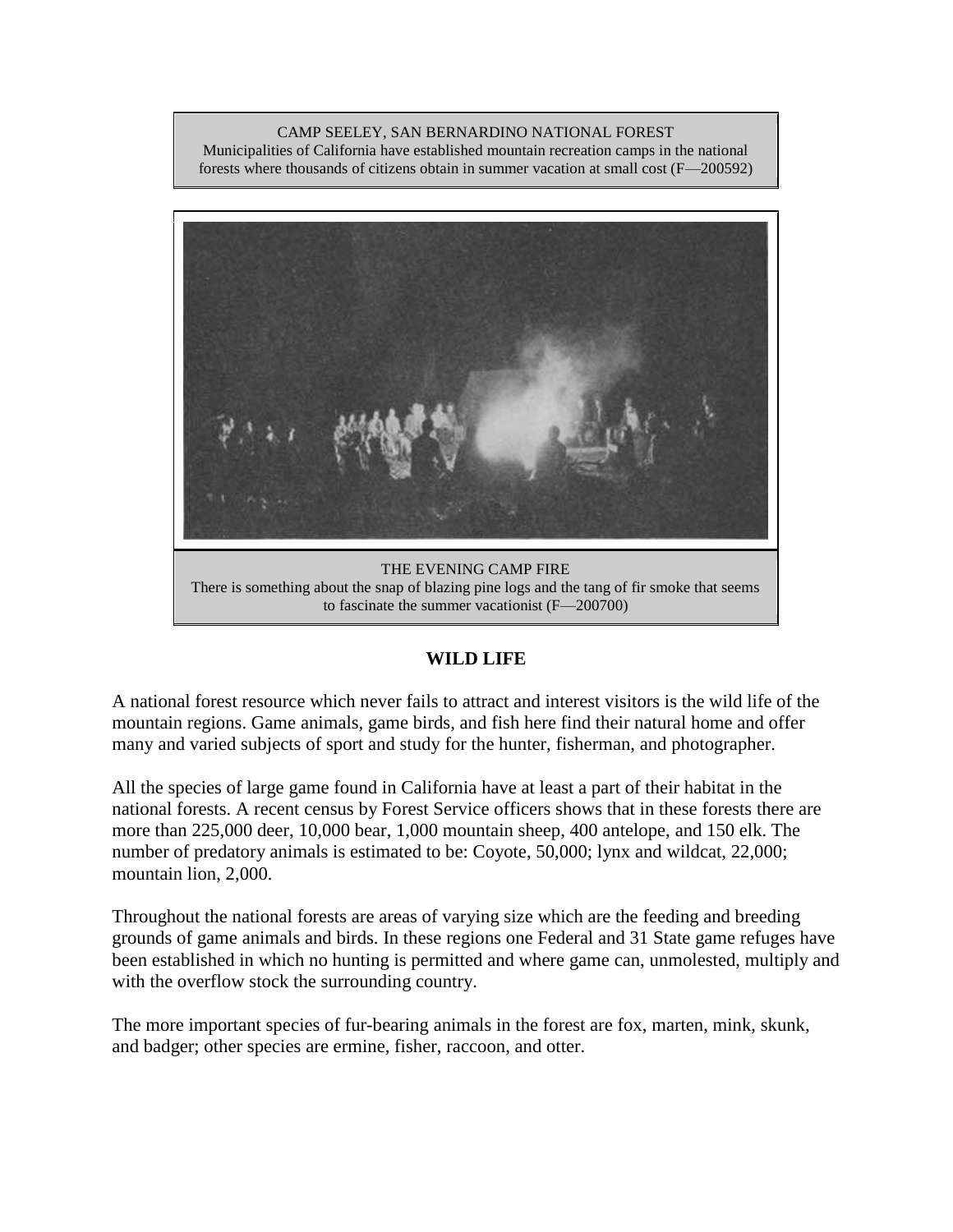In the thousands of streams and lakes of the Sierra Nevada, Coast Range, and mountains of southern California are trout and other species of game fish. These waters are kept well stocked by the State in cooperation with Federal authorities and with associations and private individuals, and offer keen sport to the angler.

Fishing and hunting are permitted in the national forests, subject to the provisions of the State fish and game laws.

The mountains are the natural home of wild life, and in the forest and the open glades and brush fields game animals and birds feed and have their home. The melting snow and rain seep through the forest floor and provide an unfailing supply of water for streams and lakes—the home of game fish. When fire sweeps through the forest and the trees and brush cover are destroyed, game animals are either driven out or killed, the streams dry up, the fish disappear, and the beauty spots of nature are turned into desolate wastes.



FLASHLIGHT OF A DEER There are more than 225,000 deer in the national forests of California (F—172740)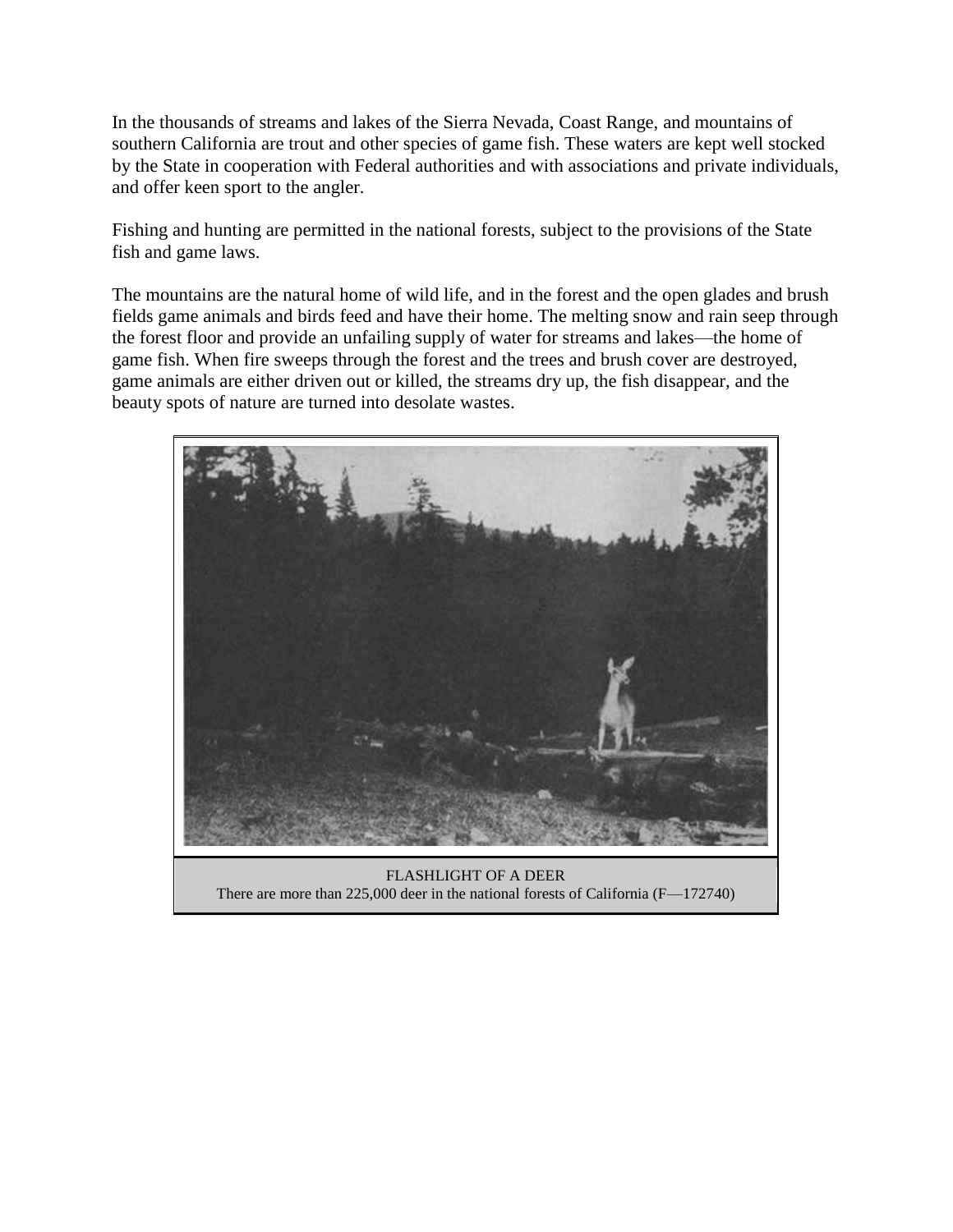

FISHERMAN'S LUCK The thousands of streams and lakes of the national forests in California offer keen sport to the angler (F—206333)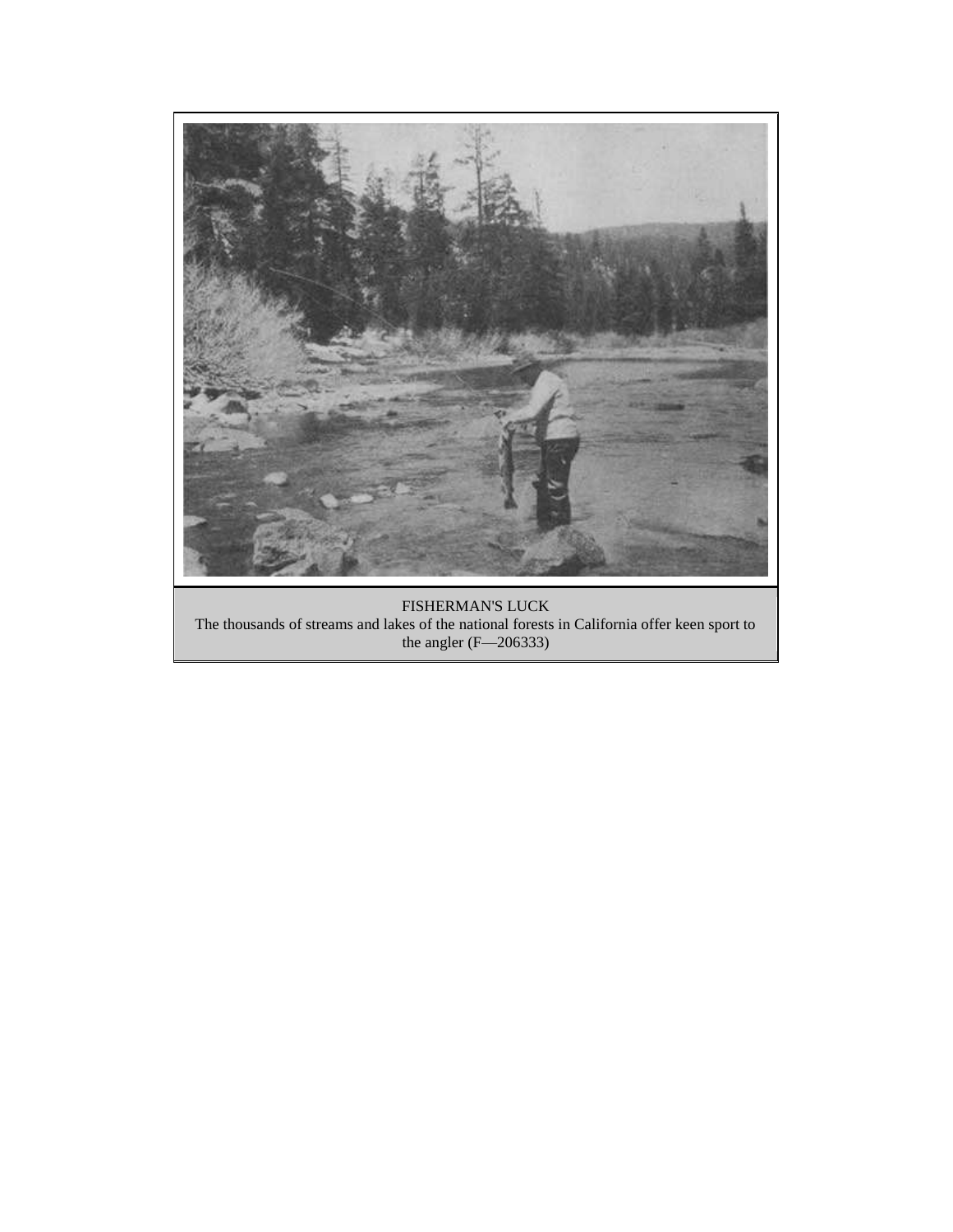### **ADMINISTRATION OF NATIONAL FORESTS**

The Federal "forest reserves" in California were transferred to the Department of Agriculture and became "national forests" in 1905. They have, therefore, been under administration as national forests for more than 20 years. With the change in name came an altered conception of what the forests should be. By and large, their development has been the outcome of the viewpoint which sought usefulness of the resources for all the people in place of "reservation" solely for the future. The national forests have thus become a permanent public undertaking, their purposes understood and indorsed.

The unit of national forest administration is the ranger district, in charge of a district ranger. He is the local representative of the Forest Service whose duty it is to protect the forest from fire, regulate and supervise the grazing of stock and the sale of timber, and oversee the building of trails, telephone lines, and all other improvements necessary for the use and protection of his district. Briefly, the forest ranger is the custodian and manager on the ground of the Government's and the people's interests.



The forest ranger is the custodian and manager of the Government's and people's interests in the national forests (F—199850)

A certain number of ranger districts form a national forest, the boundaries of which are determined largely by topographic features. A forest supervisor, who is the business and resource manager and executive of this larger unit, is in charge, with ample authority and discretionary powers to care for and develop to the fullest use the resources under his jurisdiction.

The Federal forests in various States or regions are further grouped together into national forest districts, as, for example, the national forests of California and southwestern Nevada, which constitute the California district. Each such district is in charge of a district forester, who gathers into his headquarters office the executive heads necessary to coordinate and administer all lines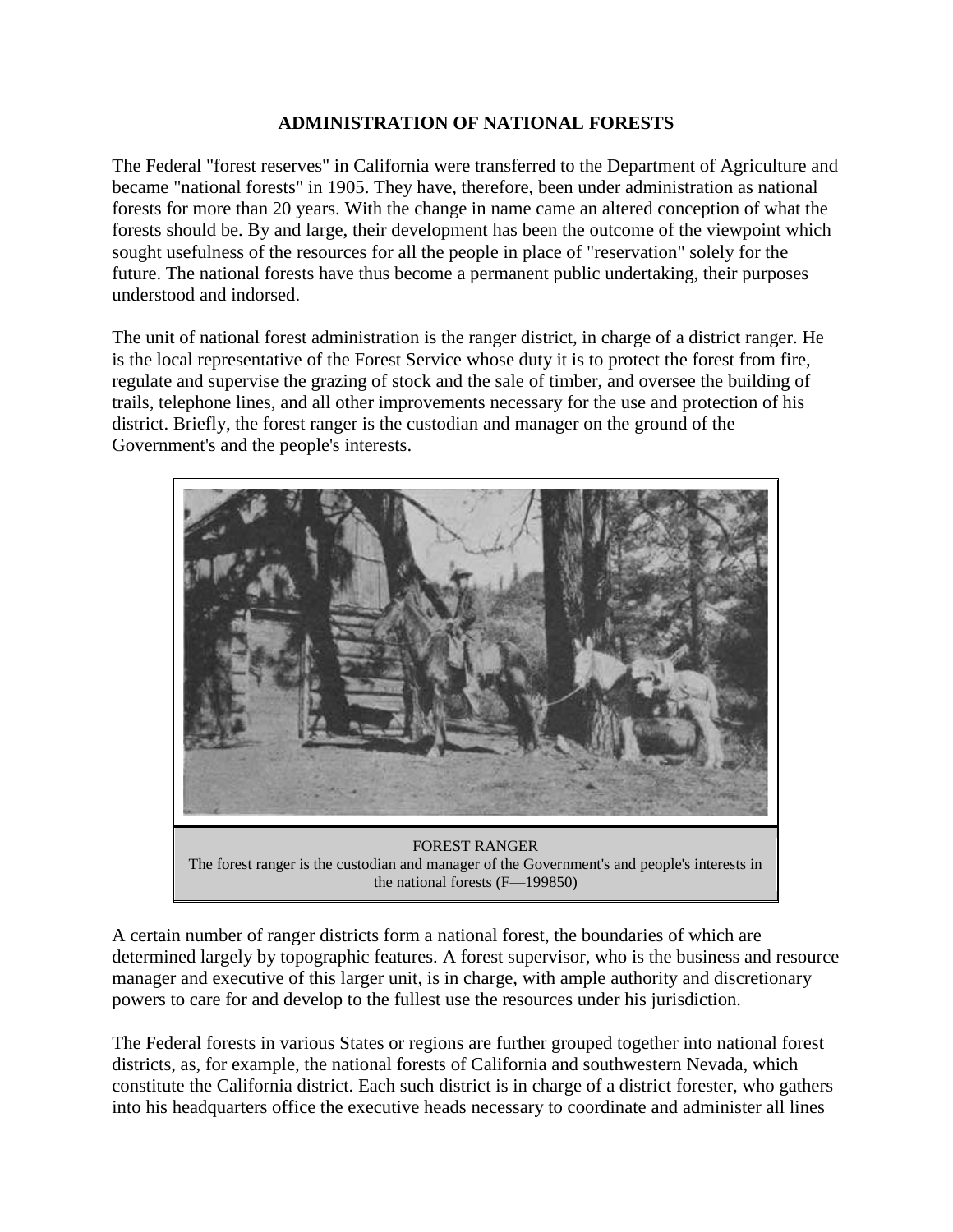of work and activities on the forests. His office includes a fiscal agent, and technicians in charge of forest management, grazing, research, and other forms of scientific work which apply to the district as a whole. The district forester also deals directly with the State board of forestry, State fish and game commission, State highway commission, and other organizations, both public and private, in State-wide cooperative work. The national forests as a whole are administered by the Forester whose headquarters are at Washington, D.C.



### **NATIONAL FOREST RECEIPTS**

The total value of all resources in the 18 national forests of the California district is conservatively estimated at \$300,000,000. The receipts of these forests, which accrue from sales of timber, grazing fees, water power, special-use permits, and other miscellaneous business, have totaled in recent years more than \$1,000,000 annually.

Under existing laws 25 per cent of these receipts are returned, in lieu of taxes, to the State for distribution to counties for road and school development. An additional 10 per cent of the receipts is also expended by the Forest Service for roads and trails in the national forests. Since the passage of these laws in 1908 and 1913, respectively, more than \$3,500,000 of national forest receipts have been returned to or expended in the State for schools, roads, and trails.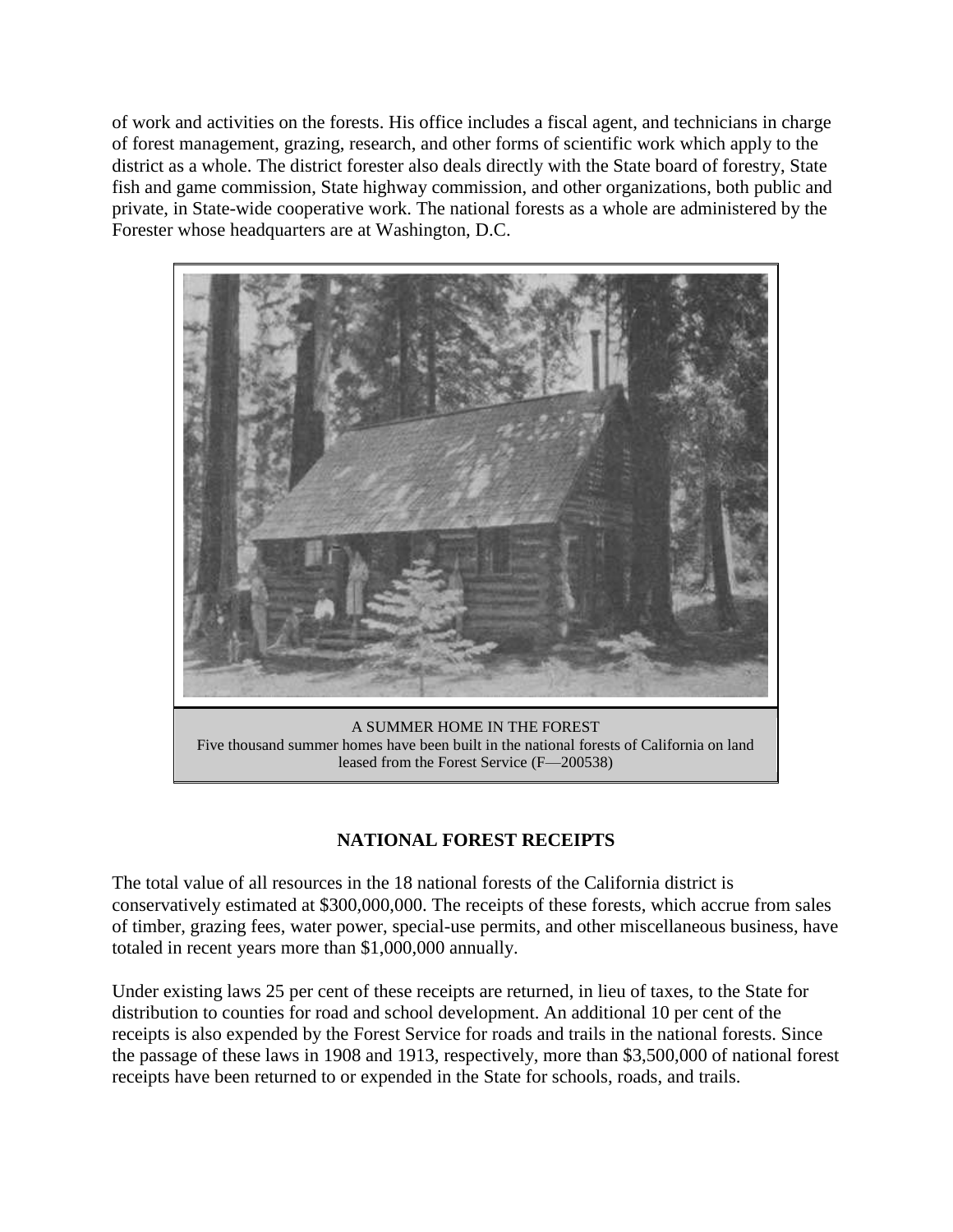

### **ROADS AND TRAILS**

With the growing interest and activity in the construction of better roads throughout the Nation, there has come a general demand for Federal-aid roads traversing the national forests. Congress, in taking action on this demand, has recognized that forest roads are required (1) to facilitate the administration, protection, and development of the Government's own properties in order that they may be safeguarded and made of maximum service to the public; (2) to serve as essential links in the public highway system constructed and maintained in cooperation with States and counties. A number of measures have therefore been enacted since 1912 under which nearly 1,200 miles of roads and 2,200 miles of trails have been constructed within or adjacent to the national forests of the State. In addition to this work, over 2,500 miles of existing roads and approximately 7,000 miles of trails are maintained in a satisfactory condition for travel. The allotment for roads and trails in the national forests of California is now nearly \$1,250,000 annually, and the total of Federal funds expended to date on this work is in excess of \$7,800,000.

The Bureau of Public Roads, in cooperation with the Forest Service and the State highway commission; locates and constructs the more important road projects. In the building of the cheaper roads and in trail work the Forest Service utilizes its field organization of supervisors,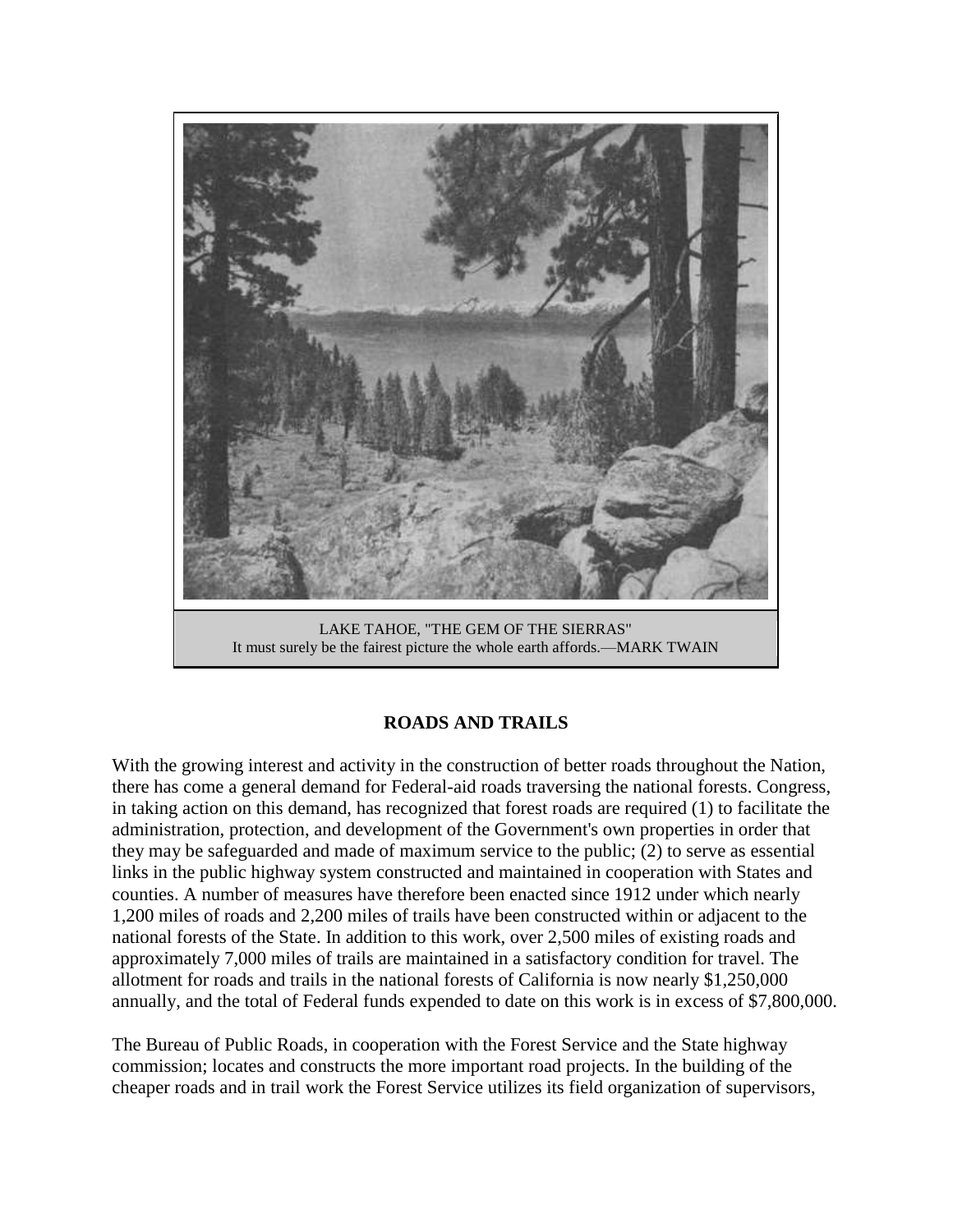rangers, and other officers and correlates this work with its fire-control activities by placing construction crews where they will be available for fire suppression during danger periods.



national forests of California and the total of funds expended to date on such work is in excess of \$7,000,000 (PHOTO BY C. M. HILLER)

### **FOREST FIRES**

There are only two main causes of fires in the forest-lightning and the human race.

The record of the past has been read in the fire and lightning scars found in the annual rings of the trees themselves. In California the giant Sequoias show that fires occurred as long ago as the year 245 A. D., and there is plain proof that since 1685 fires have swept the pine forests periodically.

There is a tradition that the Indians in past centuries burned the forest more or less regularly for protection and the easier hunting of game. For this they are with an ulterior motive as the first foresters. The records of early explorers and the testimony of the oldest miners, however, contradict this tradition and indicate that extensive man-caused fires began in California after the advent of the settlers. The early reports of forest fires by Hough and the California State Board of Forestry make it clear that fires caused by white men were both common and extensive and more numerous than the fires that occurred before their advent. This agrees with the conclusions reached through the study of fire scars found in the forests.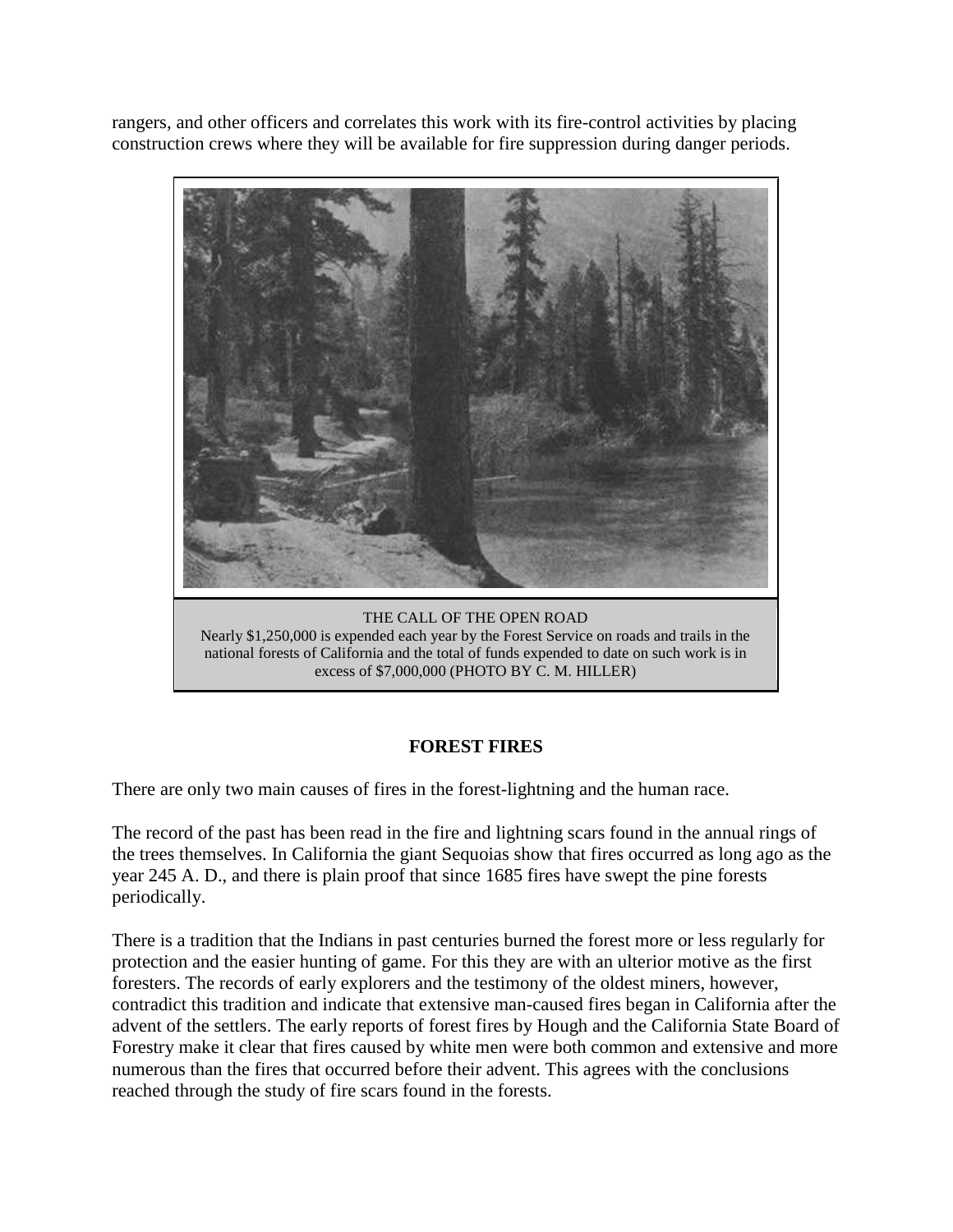Human agency was and is the chief cause of forest fires; and as population increases, as industries such as grazing, railroading, and lumbering develop, and as travelers increase in number, so does danger from forest fires increase. To-day the rapidly expanding industrial developments in the mountain regions and the ubiquitous motor car bring into the forests an ever-increasing number of inexperienced travelers, unfamiliar with this malignant enemy of the forests, and an increasing source of fire hazard.

The Forest Service must oversee these users and educate them to the care of their own property, and this task is becoming more difficult each year. At the same time the forests themselves are gradually becoming more difficult to protect and are also increasing in value. Hazards are increasing as more privately owned stumpage is cut without adequate disposal of the slash and debris. Stands of young timber, the future sources of lumber and the most valuable asset to conservation, are growing up and, being highly inflammable, are subject to severe damage by fire. The population of the State is growing rapidly, and the industries dependent on the forests, such as water power, irrigation, grazing, and lumbering, are increasing in economic value. It is clear then that both the value of and the hazards to the forests of California are steadily becoming greater.



AIRPLANE VIEW OF A FOREST FIRE Human agency is the chief cause of forest fires. Seventy per cent of all the fires that occur in California are due to carelessness (PHOTO BY VAN MONTGOMERY, F—191151)

In the effort to handle adequately the task of forest protection the Forest Service is continually improving its fire-fighting methods and protective organization. Firebreaks, roads, trails, and telephone lines are being extended; areas containing inflammable growth of brush or other material of low forest value but of high fire hazard are being cleaned up; the forest personnel is annually trained in fire-fighting technic; studies are made of the causes of fires and the best method of combating them; lookout systems are perfected and the airplane and radio are called upon to help. Extensive educational campaigns are also carried on with the cooperation of public organizations and individuals. Yet the continuous pressure of growing danger makes it necessary that an enlightened and cooperative public spirit shall realize the values at stake and aid in the fight against the greatest of all menaces to the use and perpetuation of the forests.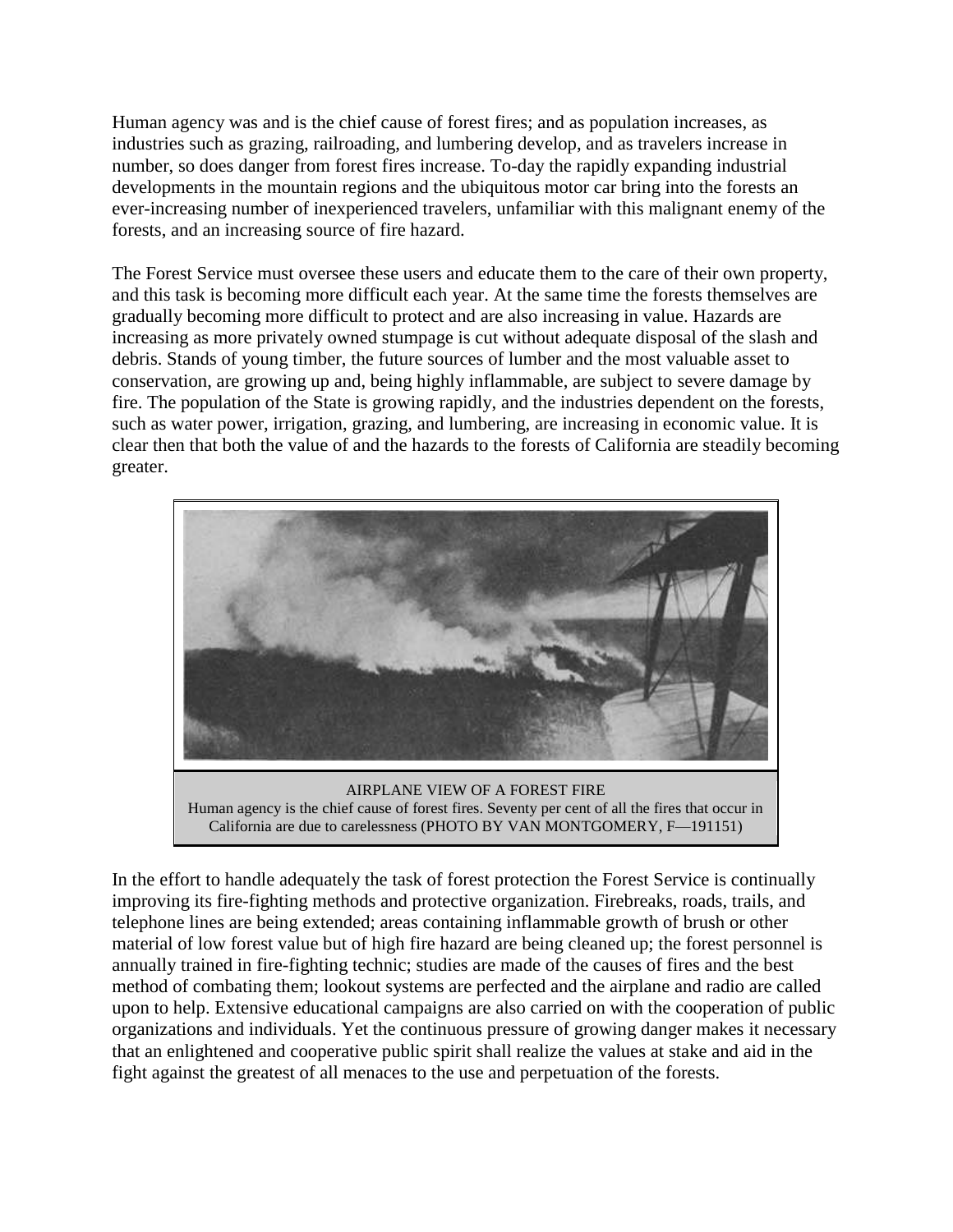Careful and open-minded studies into the whole subject of forest fires in California have been going on for many years. An idea of the cumulative effect of fires may be gained from the proved fact that already the virgin timber has been burned from 1 acre out of every 7 and that on the remainder the amount of wood has been reduced to from one-third to one-half of what the land could produce. To restore the enormous potential productivity of this national property is the present-day problem.

California's prosperity, as exemplified by her fruit and farm crops, hydroelectric development, lumber and livestock industries, recreational advantages, and her thousands of happy homes, is inseparably linked with the wealth of resources provided by her national forests. To use wisely and to perpetuate these valuable natural resources, which are the property of all citizens, is the duty not only of foresters but of every Californian who has at heart the welfare of the Golden State.



IN THE WAKE OF THE "RED TERROR" Fires in California, on the average, burn over each year more than 600,000 acres of forest, brush, and grass lands and cause damage to timber, watershed cover, forage, and improvements of over \$1,000,000 (F—35769-A)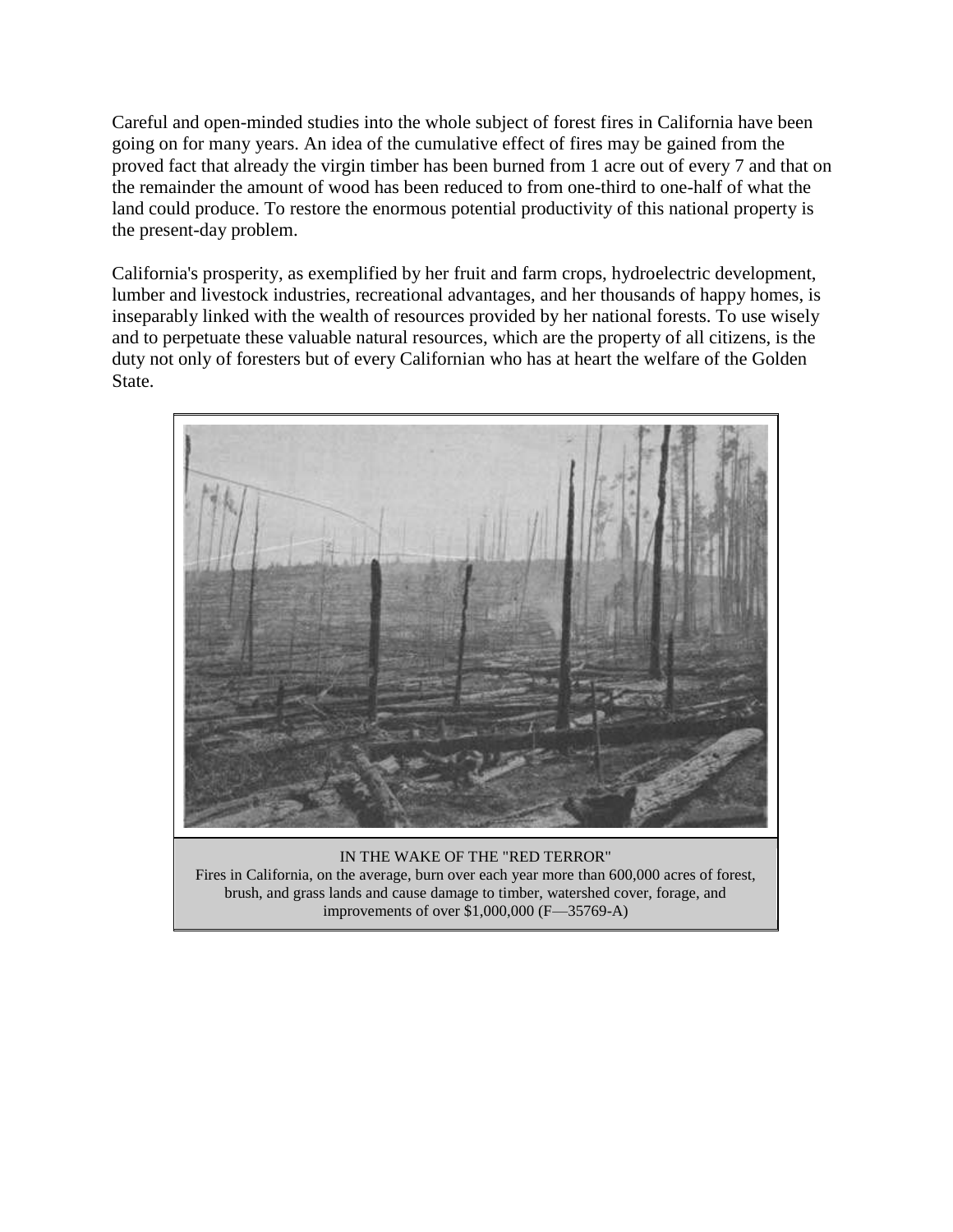

#### ONE OF CALIFORNIA'S FORESTRY PROBLEMS

There are 1,500,000 acres of privately owned cut-over land in the State which is producing but a small part of the timber it is capable of growing. To solve this problem there must be developed effective forest protection, reforestation, preservation of young tree growth, and regulation of cut (F—156397)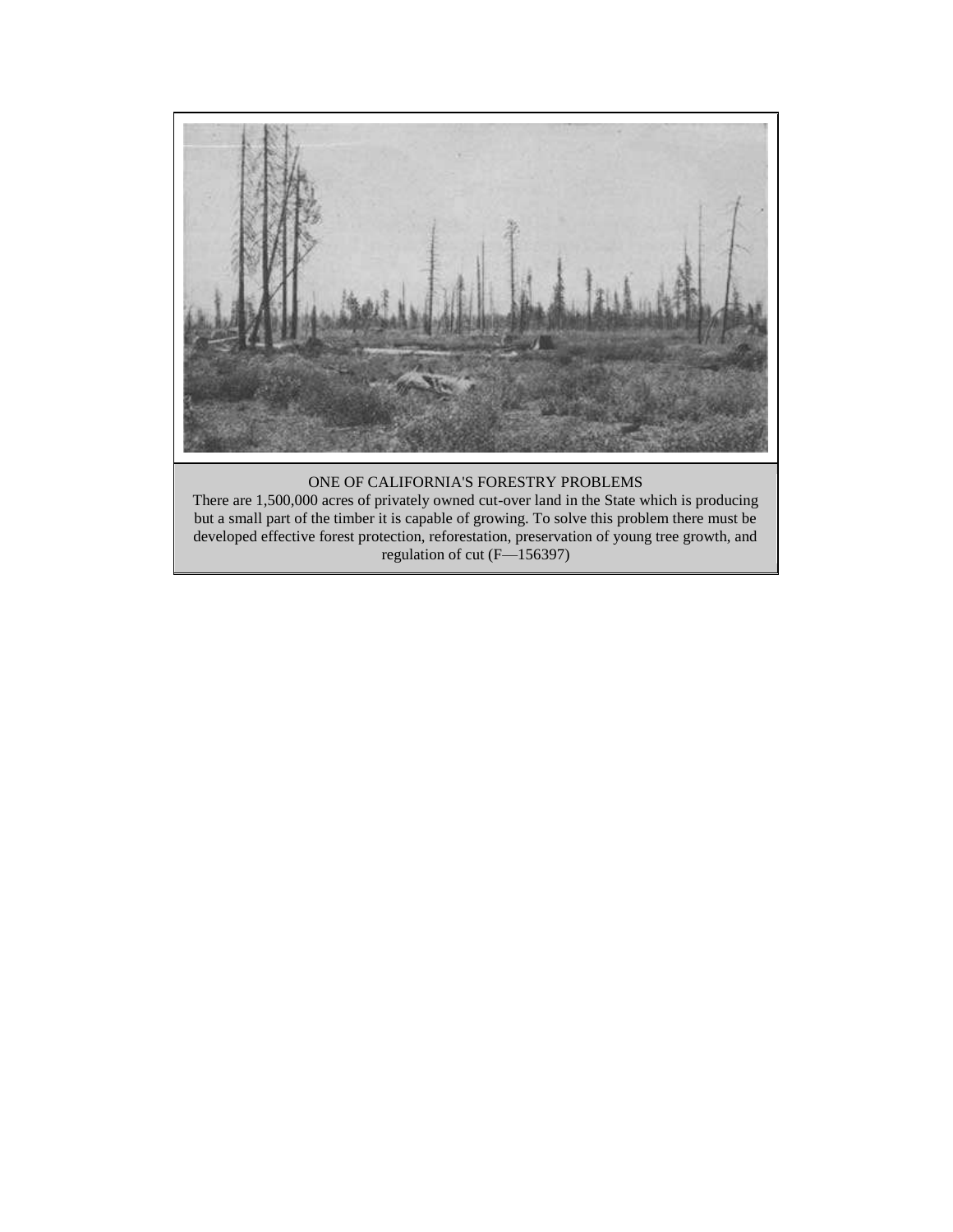#### **APPENDIX**

### **LIST OF NATIONAL FORESTS WITH HEADQUARTERS AND NET AREA, CALIFORNIA DISTRICT**

(District headquarters, Ferry Building, San Francisco, Calif.)

| <b>National forest</b> | Headquarters                           | Area<br>Government<br>land (acres) |
|------------------------|----------------------------------------|------------------------------------|
| Angeles                | Federal Building, Los Angeles, Calif   | 646,192                            |
| California             | Federal Building, Willows, Calif       | 822,735                            |
| Cleveland              | Federal Building, San Diego, Calif     | 350,109                            |
| Eldorado               | Placerville, Calif                     | 551,478                            |
| Inyo                   | Bishop, Calif                          | 1,638,248                          |
| Klamath                | Yreka, Calif                           | 1,525,257                          |
| Lassen                 | Susanville, Calif                      | 944,292                            |
| Modoc                  | Alturas, Calif                         | 1,470,005                          |
| Mono                   | Minden, Nev                            | 1,260,536                          |
| Plumas                 | Quincy, Calif                          | 1,107,947                          |
|                        | San Bernardino San Bernardino, Calif   | 197,301                            |
| Santa Barbara          | Federal Building, Santa Barbara, Calif | 1,772,555                          |
| Sequoia                | Porterville, Calif                     | 1,410,133                          |
| <b>Shasta</b>          | Mount Shasta, Calif                    | 868,373                            |
| Sierra                 | Northfork, Calif                       | 1,492,617                          |
| <b>Stanislaus</b>      | Sonora, Calif                          | 810,632                            |
| Tahoe                  | Nevada City, Calif                     | 516,714                            |
| Trinity                | Weaverville, Calif                     | 1,410,202                          |
| Total                  |                                        | 19,265,326                         |

#### **NATIONAL FORESTS, PARKS, AND MONUMENTS**

In order that the public may understand the essential differences between national forests, national parks, and national monuments, it is necessary to point out the basic standards underlying the establishment and administration of these Federal areas.

The principle of use of resources is the vital distinction between national forests on the one hand and national monuments and national parks on the other. National forests are created to protect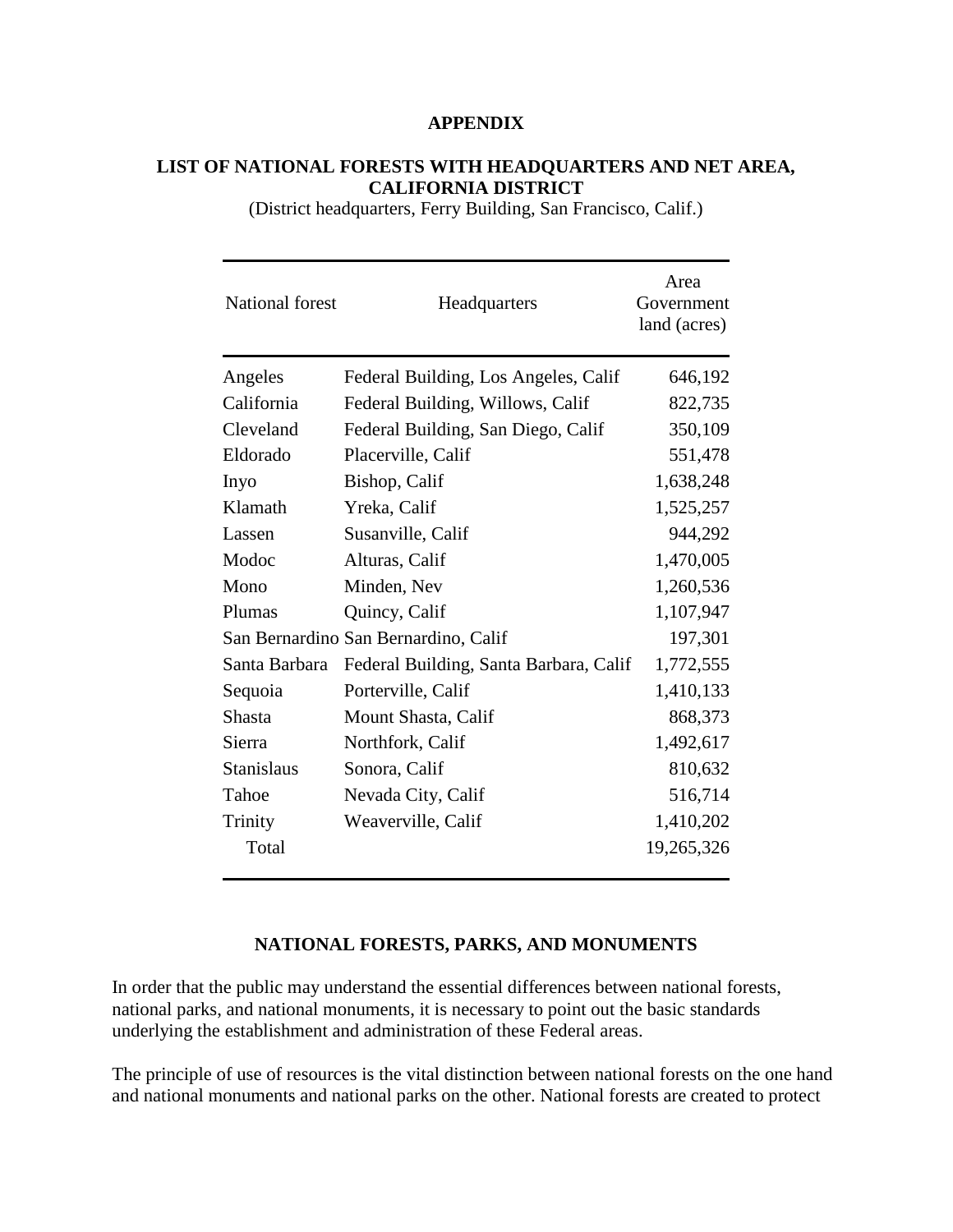and maintain in a permanently productive and useful condition lands unsuited to agriculture but capable of yielding timber or other general benefits, such as forage for livestock and water for irrigation, domestic use, and power. All of the resources of the national forests are developed and used to the greatest possible extent consistent with permanent productivity under the principle of coordinated use. Camping and hunting and fishing in season are permitted in the national forests of California, but a camp-fire permit must first be obtained before any form of outdoor fire, including fire in stoves burning wood, kerosene, or gasoline, is built on Government land. National forests are administered by the Forest Service of the United States Department of Agriculture.

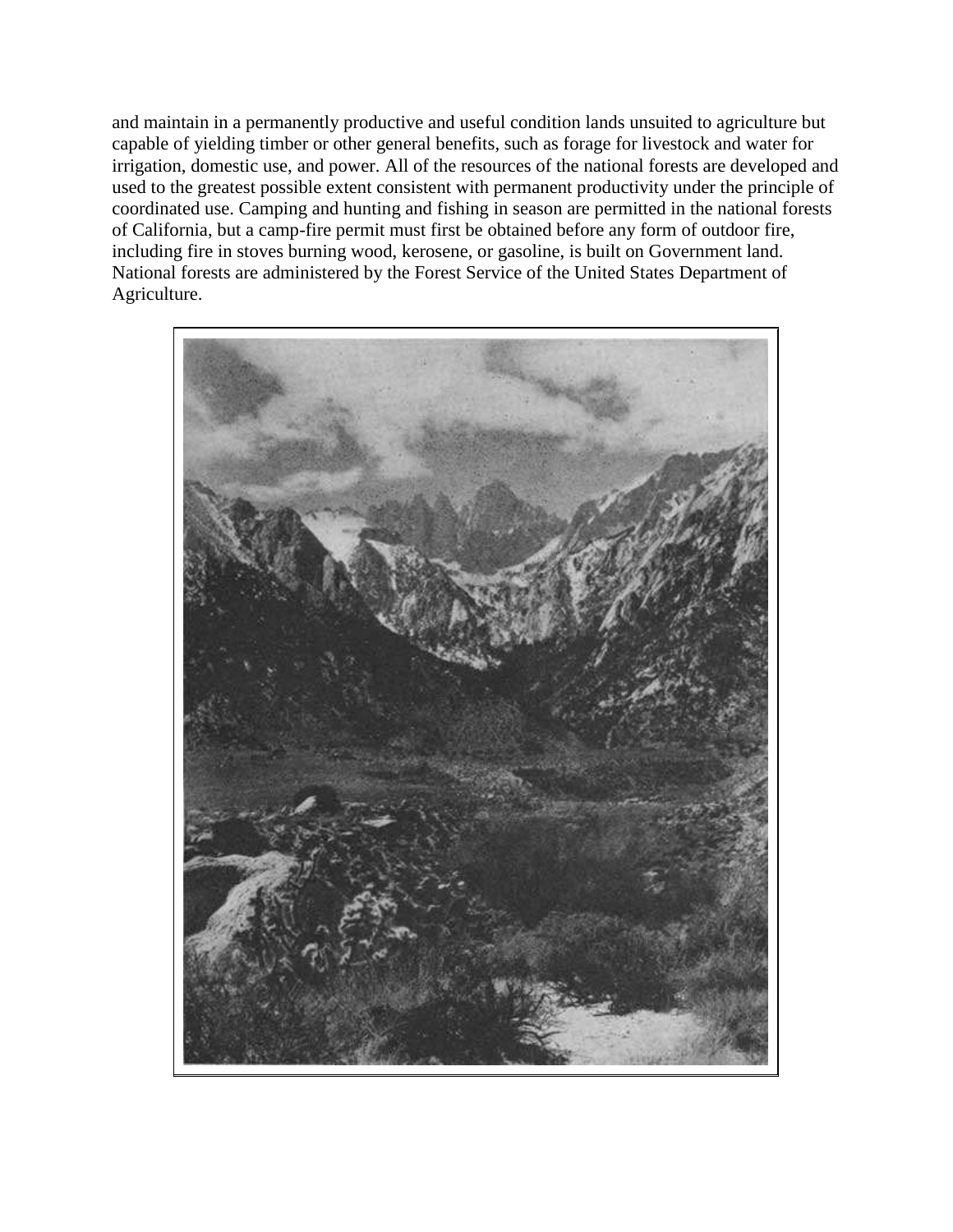#### MOUNT WHITNEY (14,501 FEET), INYO NATIONAL FOREST Telephoto view of the beacon of the Sierras and the highest peak in continental United States (PHOTO BY RAMSEY)

National parks are natural preserves for the recreation and education of the people. They are created to preserve objects of outstanding scenic, geologic, or historic interest, and the plant and wild life under nature's chosen conditions. All national parks are game sanctuaries, and are protected completely from all utilitarian and commercial enterprises save those necessary for and subservient to legitimate park uses. There are four national parks in California—Yosemite, Sequoia, Lassen Volcanic, and General Grant—which cover an area of approximately 1,200,000 acres. National parks are under the jurisdiction of the National Park Service of the Department of the Interior.

National monuments, although of small size and lesser importance than the national parks, are created for the same basic purposes. There are five national monuments in California, as follows:

| Name                    | Location                         | Administered by-                                                    |
|-------------------------|----------------------------------|---------------------------------------------------------------------|
| Cabrillo                | San Diego County War Department. |                                                                     |
|                         |                                  | Devil Postpile Sierra National Forest United States Forest Service. |
| Lava Beds               | Modoc National Forest Do.        |                                                                     |
| Muir Woods Marin county |                                  | National Park Service.                                              |
| <b>Pinnacles</b>        | San Benito County                | Do.                                                                 |

#### **STATE PARKS**

In addition to Federal forest and park areas, California also possesses five State parks with a total area of 13,000 acres, nearly 12,000 acres of which is located in the redwood regions of Santa Cruz, Humboldt, and Del Norte Counties. Following is a list of State parks:

| Name                                                  | Location             | Administered by-                             |
|-------------------------------------------------------|----------------------|----------------------------------------------|
| California State Redwood<br>Park                      | Santa Cruz County    | California State Redwood Park<br>Commission. |
| Humboldt State Redwood Humboldt and Del Norte<br>Park | Counties             | State board of forestry                      |
| <b>Burney Falls State Park</b>                        | <b>Shasta County</b> | Do.                                          |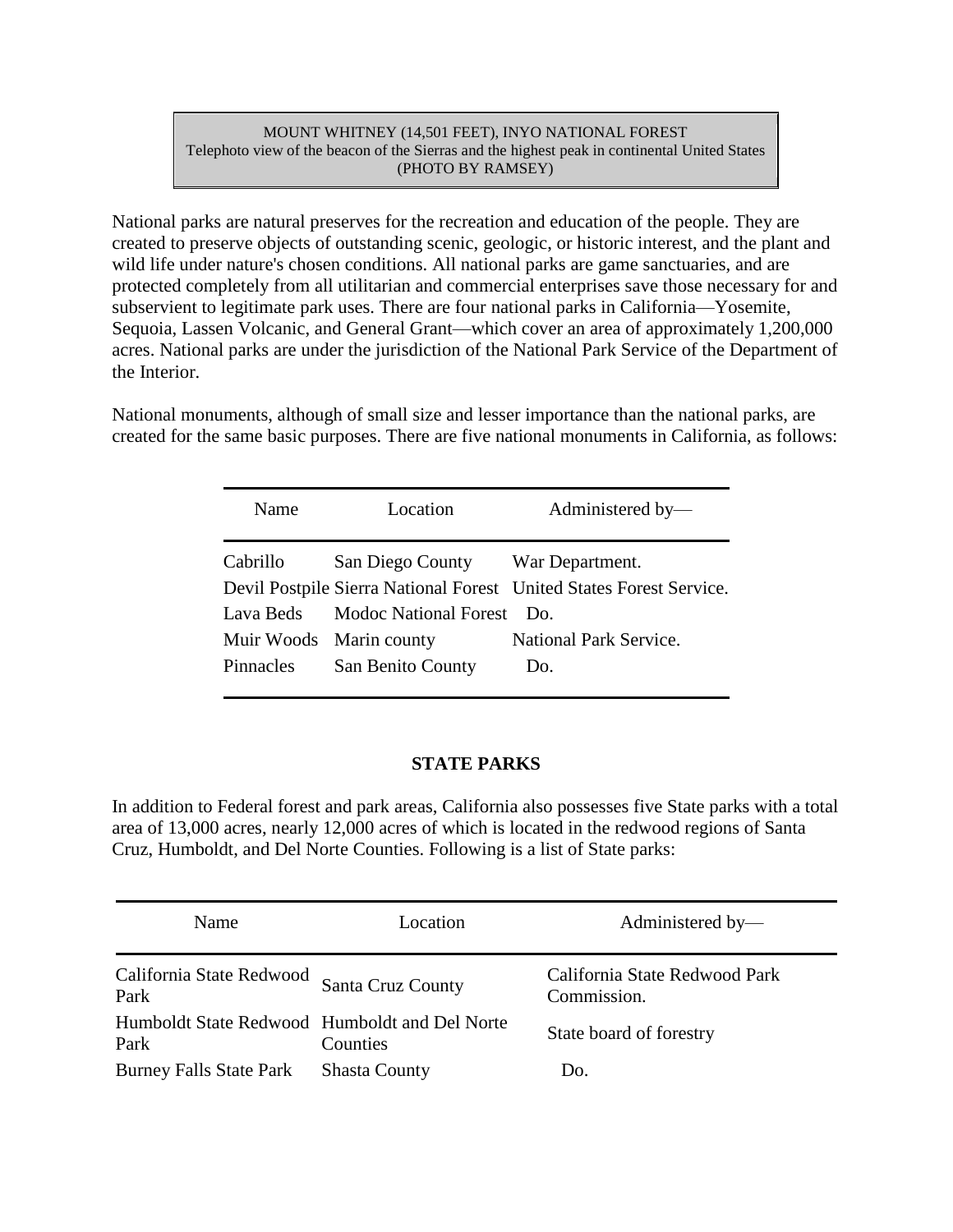General Bidwell Slate Park Butte County Do.

Mount Diablo State Park Contra Costa County Special commission appointed by governor.

#### **FOREST STATISTICS, STATE OF CALIFORNIA**

[compiled for the Senate select Committee on Reforestation, 1923]

| Ownership    | Total forest<br>land area <sup>1</sup> | Present<br>virgin | Present<br>virgin<br>timber area timber stand                                                   | Deforested<br>area<br>cut and<br>burned |
|--------------|----------------------------------------|-------------------|-------------------------------------------------------------------------------------------------|-----------------------------------------|
|              | Acres                                  |                   | Acres M feet b. m.                                                                              | Acres                                   |
| Private      | 6,782,000                              |                   | 4,406,000 187,775,000 2,376,000                                                                 |                                         |
| <b>State</b> | 95,000                                 | 95,000            | 230,000                                                                                         |                                         |
| Federal      |                                        |                   | 12,319,000 10,531,000 96,500,000 1,788,000                                                      |                                         |
| Total        |                                        |                   | <sup>2</sup> 19,196,000 <sup>3</sup> 15,032,000 <sup>4</sup> 284,505,000 <sup>5</sup> 4,164,000 |                                         |

<sup>1</sup>Land that is in forest or that is potential forest land.

<sup>2</sup>19.3 per cent of entire State land area.

<sup>3</sup>Pine region, 13,963,000 acres; redwood region, 1,069,000 acres.

<sup>4</sup>Pine region, 208,330,000 M feet b. m.; redwood region, 76,175,000 M feet b. m.

<sup>5</sup>Pine region: Cut-over but restocking, 1,949,000 acres; requires replanting, 589,000 acres. Burned-over land and brush fields restocking,

1,200,000 acres; not restocking, 600,000 acres.

Redwood region: Cut-over lands, restocking, 436,000 acres; not

restocking, 125,000 acres. Brush fields, restocking, 125,000 acres; not restocking, 40,000 acres.

### **ESTIMATED STAND OF GOVERNMENT TIMBER IN NATIONAL FORESTS OF CALIFORNIA**

| <b>Species</b> | Total stand M feet b. m. |
|----------------|--------------------------|
| Yellow pine    | 31,192,012               |
| Douglas fir    | 16,476,048               |
| White fir      | 14,461,403               |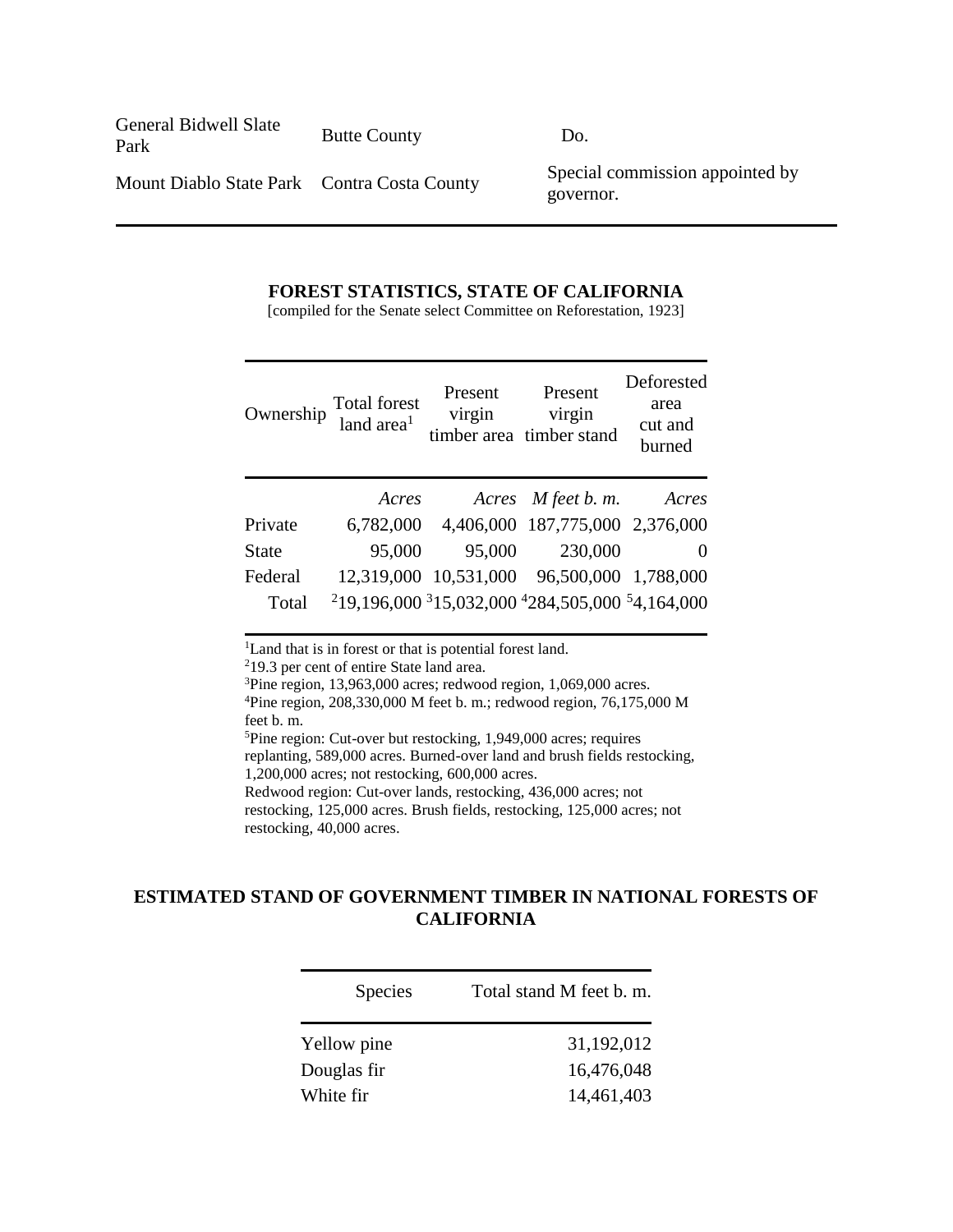| Red fir               | 12,934,782 |
|-----------------------|------------|
| Sugar pine            | 11,655,089 |
| Incense cedar         | 4,404,971  |
| Lodgepole pine        | 634,906    |
| Jeffrey pine          | 1,928,605  |
| Redwood               | 258,147    |
| Bigcone spruce        | 165,375    |
| White pine            | 151,681    |
| Hemlock               | 75,211     |
| Coulter pine          | 30,000     |
| Miscellaneous species | 150,583    |
| Total                 | 96,515,813 |
|                       |            |

Cordwood, 20,414,739 cords.

#### **TIMBER CUT IN CALIFORNIA, 1924**

[United States census]

| Region  | Total cut | Value of<br>lumber<br>product |
|---------|-----------|-------------------------------|
|         | M feet b. |                               |
|         | т.        |                               |
| Pine    | 1,305,823 | \$42,338,452                  |
| Redwood | 690,929   | 20,539,326                    |
|         |           |                               |

<sup>1</sup>304,427 M feet b. m., cut from national forests; value in the tree, \$912,000; approximate value of lumber product, \$9,700,000.

#### **PRODUCTION OF LUMBER IN CALIFORNIA,<sup>1</sup> 1923 AND 1924** [United States census]

|      |      |      |      | Number of mills reporting Lumber $cut^2$ (M feet b. m.)<br>Percentage of increase |
|------|------|------|------|-----------------------------------------------------------------------------------|
| 1923 | 1924 | 1923 | 1924 | or decrease                                                                       |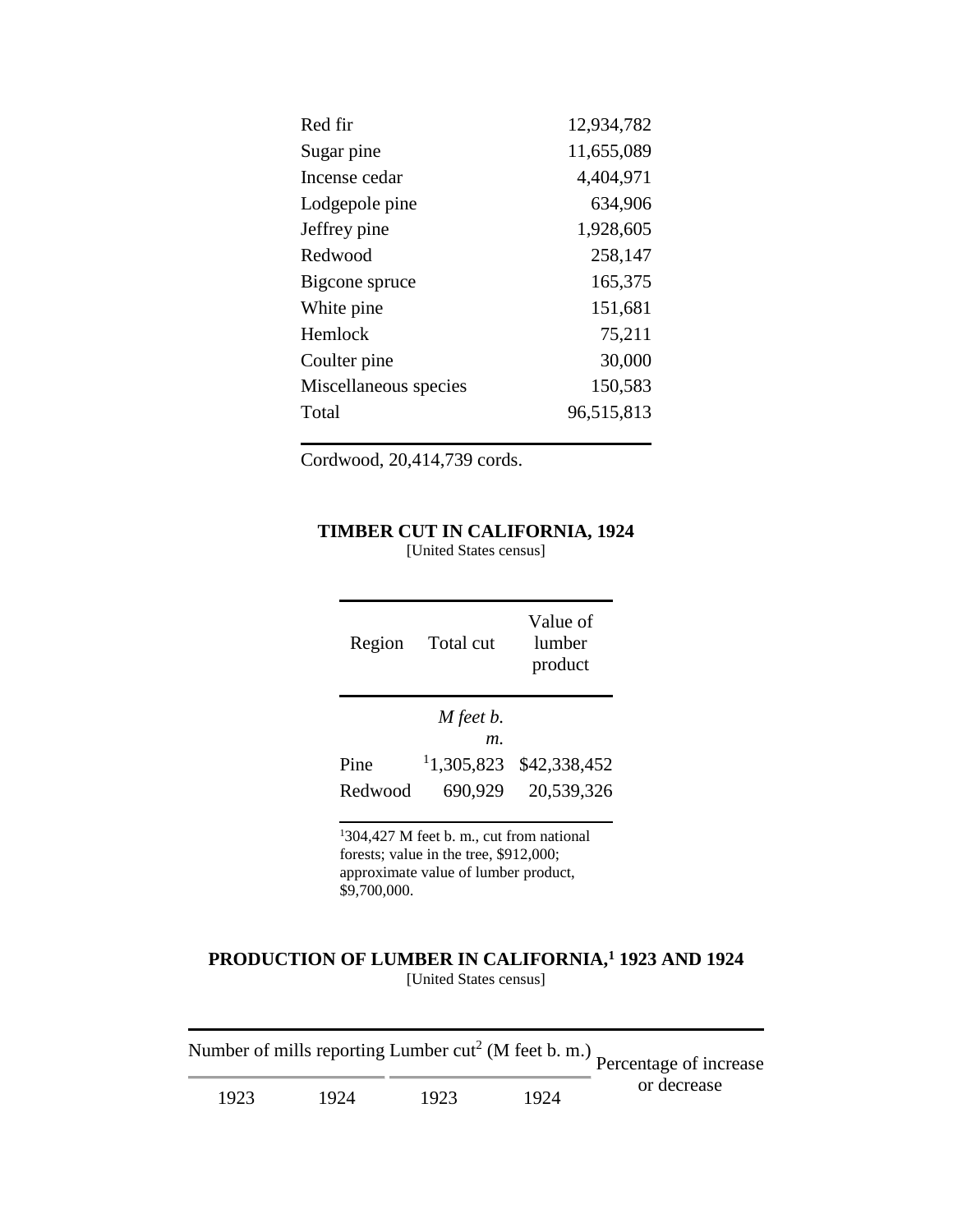1 Includes a small amount of lumber cut in western Nevada. <sup>2</sup>Not including production of mills cutting less than 50,000 feet.

#### **CONSUMPTION OF LUMBER IN CALIFORNIA, 1920, 1922, 1923, AND 1924**

| Year | Total<br>$consumption1 consumption1$ | Per capita |
|------|--------------------------------------|------------|
|      | $M$ feet $b.$ $m.$                   | Feet b. m. |
| 1920 | 2,174,517                            | 625        |
| 1922 | 3,248,572                            | 865        |
| 1923 | 4,288,705                            | 1,105      |
| 1924 | 3,579,755                            | 860        |
|      |                                      |            |

<sup>1</sup> Domestic lumber only. The inclusion of lumber imported from foreign countries would raise the stated per capita consumption by 25 feet in 1924 and an average of 10 feet in previous years. The total per capita consumption of the United States, including imports, was 285 feet in 1922, 330 feet in 1923, 310 feet in 1924, and 325 feet in 1925.

#### **GRAZING, NATIONAL FORESTS OF CALIFORNIA**

| Area of grazing land, acres 11,389,000 |         |
|----------------------------------------|---------|
| Average number of stock grazed:        |         |
| Cattle and horses                      | 207,129 |
| Sheep and goats                        | 506,000 |
| Total                                  | 713,129 |
|                                        |         |

**HYDROELECTRIC POWER FROM STREAMS IN CALIFORNIA** [Federal Power Commission]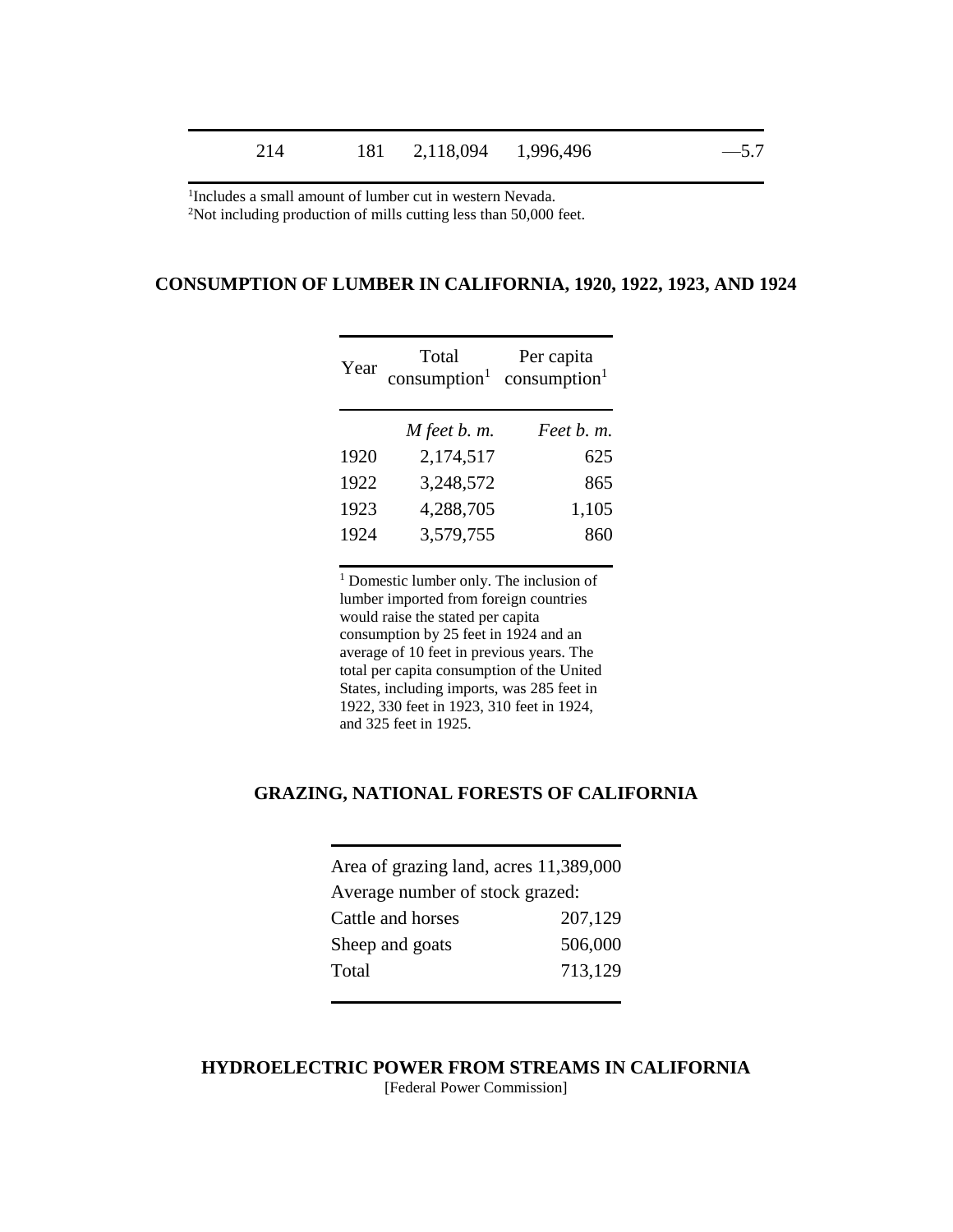| Total horsepower developed to 1926                                   | 1,800,000 |
|----------------------------------------------------------------------|-----------|
| Potential horsepower, estimated                                      | 5,000,000 |
| Estimated power developed from streams in national forests 1,028,000 |           |

#### **IRRIGATED LANDS, STATE OF CALIFORNIA**

|                                   | Acres       |
|-----------------------------------|-------------|
| Irrigated by gravity water, 1919  | 12,660,578  |
| Total area under irrigation, 1924 | 24,700,000  |
| Water supply available for        | 36,200,000  |
| Total potential irrigable area    | 418,000,000 |

<sup>1</sup>United States census.

<sup>2</sup>Irrigation report, Commonwealth Club of San Francisco.

<sup>3</sup>Division of engineering and irrigation, State department of public works. <sup>4</sup>A deficiency in crop land in California occurred in 1924, due to prolonged drought. The normal area of improved lands in farms in the

State, as given in the 1920 census, is 11,878,339 acres.

Over two-thirds of all the irrigated lands in the State are dependent on the national forests for their water supply.

[United States 1925 farm census]

|                                                      | Acres      |
|------------------------------------------------------|------------|
| Total farm acreage                                   | 27,565,440 |
| Crop land, 19245                                     | 8,402,195  |
| Pasture, 1924                                        | 16,907,167 |
| Woodland, not pastured                               | 447,489    |
| All other land                                       | 1,808,589  |
| Value of field and fruit crop, $19256$ \$458,469,000 |            |

<sup>5</sup>United States and State departments of agriculture.

6 .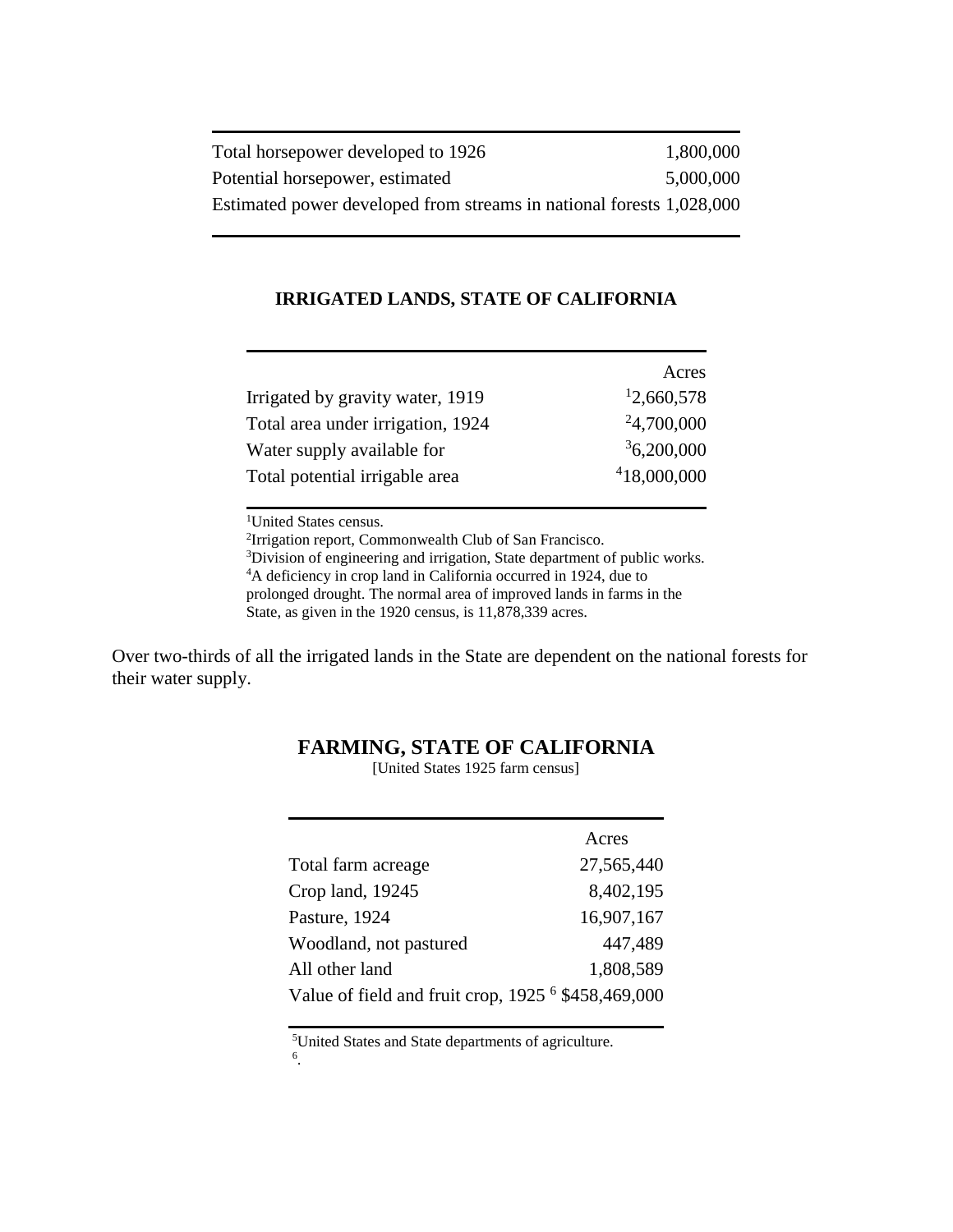During the period 1920 to 1925 the number of farms in California increased from 117,670 to 136,409, or an increase of 18,739 farms. The average acreage of these farms is 202.1 acres.

| Year              | Total<br>number Number<br>of fires<br>(timber,<br>brush,<br>and<br>grass) | of<br>man-<br>caused<br>fires |         | Area burned (acres)<br>Non-<br>Timbered timbered <sup>a</sup> | Total           | Timber  | Damage<br>Other<br>$\text{damage}^b$ | Total                                         | Supression<br>costs<br>(Federal,<br>State, and<br>private) |
|-------------------|---------------------------------------------------------------------------|-------------------------------|---------|---------------------------------------------------------------|-----------------|---------|--------------------------------------|-----------------------------------------------|------------------------------------------------------------|
| 1920              | 1,795                                                                     | 1,142                         | 124,622 |                                                               |                 |         |                                      | 281,416 406,038 \$380,859 \$185,890 \$566,749 | \$211,564                                                  |
| 1921              | 2,245                                                                     | 2,028                         | 30,146  |                                                               | 620,576 650,724 | 67,651  | 562,794                              | 630,645                                       | 203,915                                                    |
| 1922              | 1,978                                                                     | 1,705                         | 103,174 |                                                               | 550,098 653,272 | 211,035 | 437,725                              | 648,760                                       | 296,051                                                    |
| 1923              | 2,240                                                                     | 1,548                         | 103,636 |                                                               | 838,929 942,565 |         |                                      | 197,922 1,644,302 1,842,224                   | 245,724                                                    |
| 1924              | 2,657                                                                     | 1,872                         | 436,899 |                                                               |                 |         |                                      | 548,140 985,039 1,312,897 1,089,780 2,402,677 | 1,329,543                                                  |
| 1925              | 2,614                                                                     | 1,114                         | 20,618  |                                                               | 163,093 183,712 | 109,886 | 151,017                              | 260,904                                       | 250,435                                                    |
| 6-year<br>average | 2,255                                                                     | 1,569                         | 136,516 |                                                               | 500,375 636,892 | 380,075 |                                      | 678,585 1,058,660                             | 423,205                                                    |

### **FIRE RECORD, STATE OF CALIFORNIA**

*<sup>a</sup>*Brush, grass, and weed areas.

*b* Includes damage to reproduction, forage, improvements, etc.

### **FIRE RECORD, NATIONAL FORESTS OF CALIFORNIA**

| Year | Total<br>number<br>of<br>fires | Number of<br>man-caused<br>fires |                                | Area burned $(\text{acres})^1$ | Total          | Cost<br>of             |                   |
|------|--------------------------------|----------------------------------|--------------------------------|--------------------------------|----------------|------------------------|-------------------|
|      |                                |                                  | Goverment Private <sup>2</sup> |                                | Total          | $d$ amage <sup>3</sup> | fighting<br>fires |
| 1920 | 1,338                          | 697                              | 129,798                        |                                | 34,659 164,457 | \$177,967              | \$159,535         |
| 1921 | 1,106                          | 991                              | 122,612                        |                                | 23,968 146,580 | 34,443                 | 137,264           |
| 1922 | 1,028                          | 772                              | 190,001                        |                                | 26,054 216,055 | 188,646                | 189,008           |
| 1923 | 1,372                          | 722                              | 145,287                        |                                | 33,762 179,049 | 71,965                 | 151,666           |
| 1924 | 1,032                          | 1,164                            | 401.221                        | 360,931                        | 762,152        | 1,251,911              | 1,191,271         |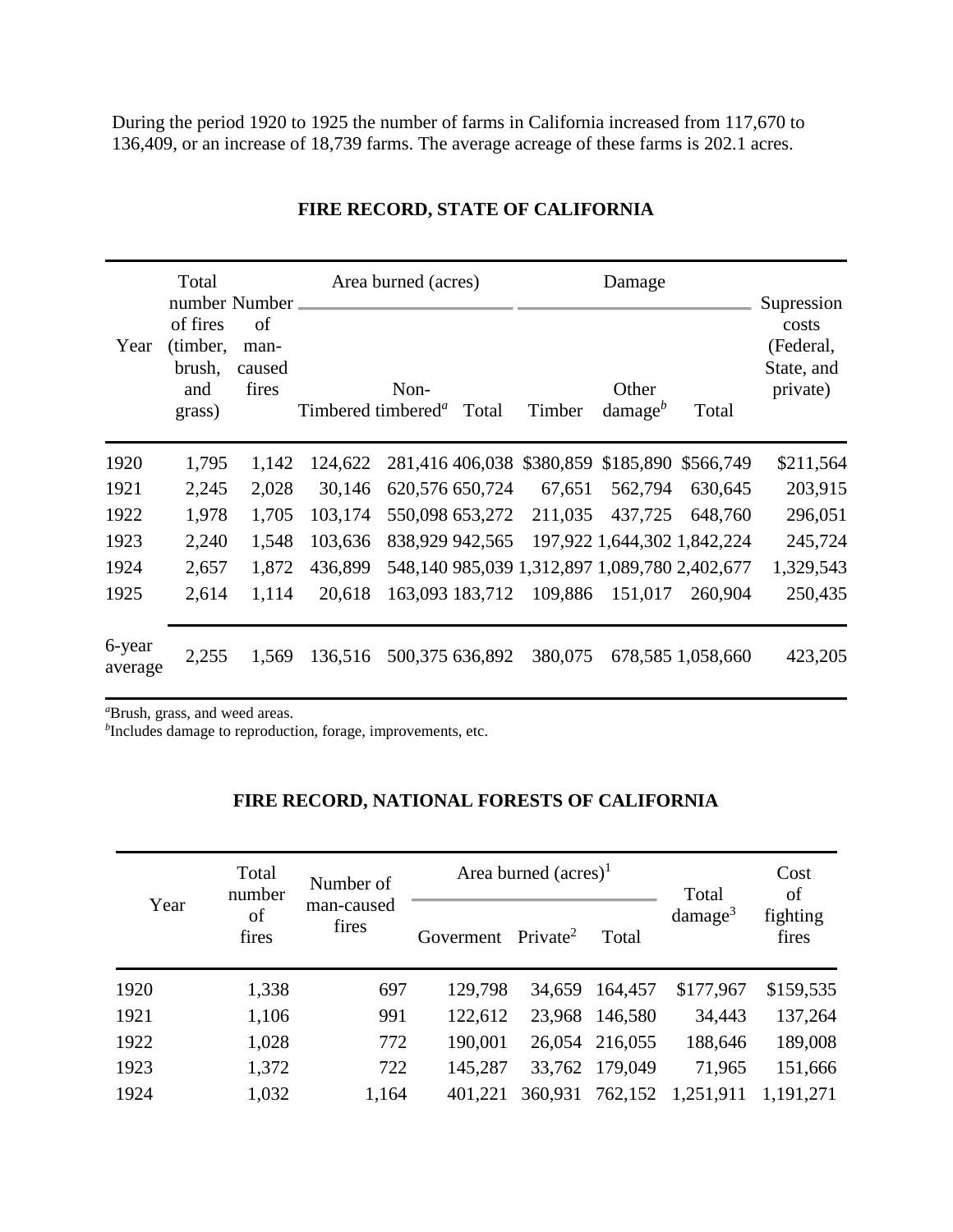| 1925              | 1,915 | 537 | 51,209 47,775 98,984 |                        | 99,019  | 207,929 |
|-------------------|-------|-----|----------------------|------------------------|---------|---------|
| 6-year<br>average | 1,463 | 817 |                      | 173,354 87,858 261,212 | 304,992 | 339,445 |

1 Includes timbered and brush areas.

<sup>2</sup>Includes private lands burned over both inside and adjacent to national forests,

<sup>3</sup>Exclusive of damage to watersheds, wild life, and recreational resources. Does not include damage to private lands outside national forests.



MOUNT SHASTA (14,380 FEET) "THE QUEEN OF THE SISKIYOUS" This magnificent snow-capped peak in the Shasta National Forest is the most beautiful mountain in California and the lodestone of recreationists (PHOTO BY R. E. STINSON)

### **TREES OF CALIFORNIA**

Alder: Mountain *(Alnus tenuifolia).* Red *(Alnus rubra).* White *(Alnus rhombifolia).* Ash: Flowering *(Fraxinus dipetalla).* Oregon *(Fraxinus oregona).* Aspen (see Poplar). Bigtree *(Sequoia washingtoniana).*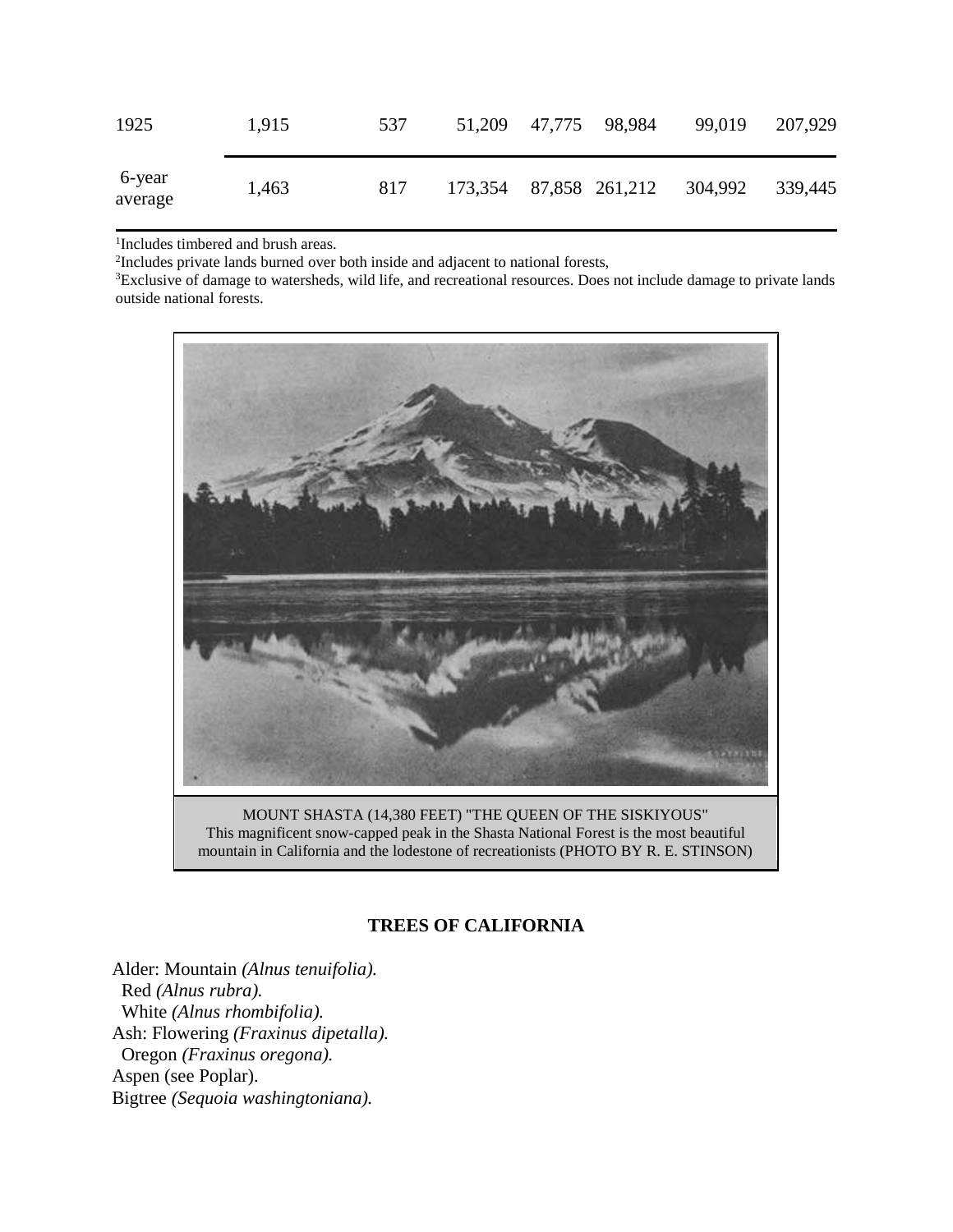Birch: Red *(Betula fontinalis).* Boxelder (see Maple). Buckeye, California *(Aesculus californica).* Cedar: Incense *(Libocedrus decurrens).* Port Orford *(Chamaecyparis lawsoniana).* Western red *(Thuya plicata).* Cottonwood (see Poplar). Cypress: Gowen *(Cupressus goveniana).* Monterey *(Cupressus macrocarpa).* McNab *(Cupressus macnabiana).* Pigmy or Dwarf *(Cupressus pygmaea),* Fir: Bristlecone *(Abies venusta).* Douglas *(Pseudotsuga taxifolia).* California Red *(Abies magnifica).* Shasta Red *(Abies magnifica shastensis).* White *(Abies concolor).* Golden Chinquapin *(Castanopsis chrysophylla).* Hemlock: Mountain *(Tsuga mertensiana).* Western *(Tsuga heterophaylla).* Juniper: California *(Juniperus californica).* Madroño *(Arbutus menziesii).* Maple: Bigleaf *(Acer macrophyllum).* California Boxelder *(Acer negundo californicum).* Dwarf *(Acer glabrum).* Vine *(Acer circinatum).* Nutmeg *(Tumion californicum).* Oak: California shin *(Quercus brewerii).* California black *(Quercus Kelloggii).* California blue *(Quercus douglasii).* Canyon live *(Quercus chrysolepis).* Coast live *(Quercus agrifolia).* Evergreen black *(Quercus morehus).* Evergreen white *(Quercus engelmannii).* Highland live *(Quercus wislizenii).* Huckleberry *(Quercus chrysolepis vaccinifolia).* Oregon white *(Quercus garryana).* Sadler *(Quercus sadleriana).* Scrub *(Quercus dumosa).* Tan *(Lithocarpus densiflora).* Valley white *(Quercus lobata).* Oregon myrtle *(Umbellutaria californica).* Palm: Cailfornia *(Washingtonia filamentosa).* Pine: Bishop *(Pinus muricata).* Bristlecone *(Pinus aristata).* Coulter *(Pinus coulteri).* Digger *(Pinus sabiniana).*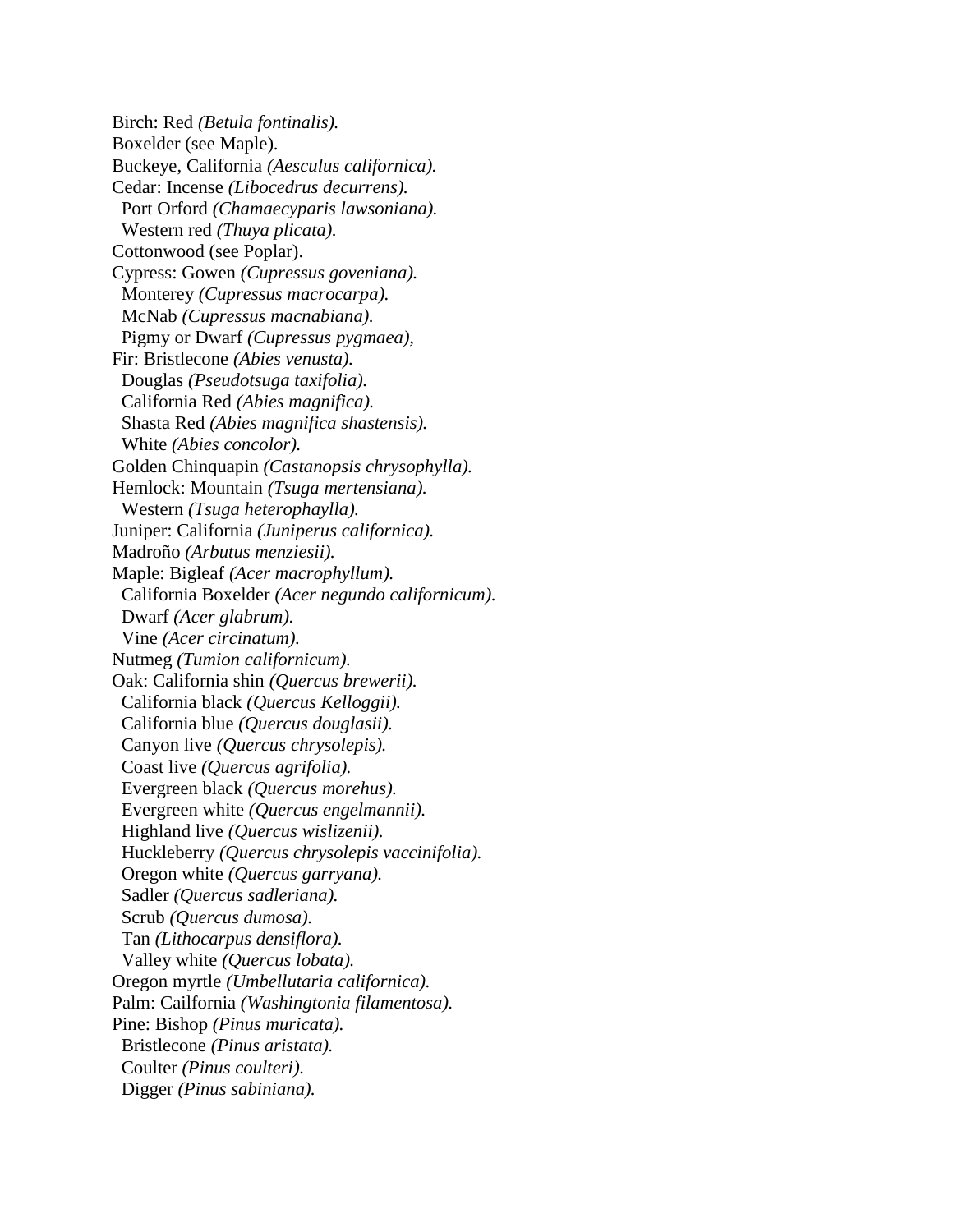Foxtail *(Pinus balfouriana).* Jeffrey *(Pinus jeffreyi).* Knob-cone *(Pinus attenuata).* Limber *(Pinus flexilis).* Lodgepole *(Pinus contorta).* Monterey *(Pinus radiata).* Parry Piñon *(Pinus parryana).* Singleleaf Piñon *(Pinus monophylla).* Sugar *(Pinus lambertiana).* Torrey *(Pinus torreyana).* Western white *(Pinus monticola).* Western yellow *(Pinus ponderosa).* Whitebark *(Pinus albicaulis).* Poplar: Aspen *(Populus tremuloides).* Black cottonwood *(Populus trichocarpa).* Cottonwood *(Populus fremontii).* Redwood *(Sequoia sempervirens).* Sequoia (see Bigtree and Redwood). Sycamore, California *(Platanus racemosa).* Spruce: Bigcone *(Pseudotsuga macrocarpa).* Engelmann *(Picea engelmannii).* Sitka *(Picea sitchensis).* Weeping *(Picea breweriana).* Walnut: California *(Juglans californica).* Willow: Black *(Salix nigra).* Mountain or Nuttall's *(Salix scouleriana).* White *(Salix lasiolepis).*